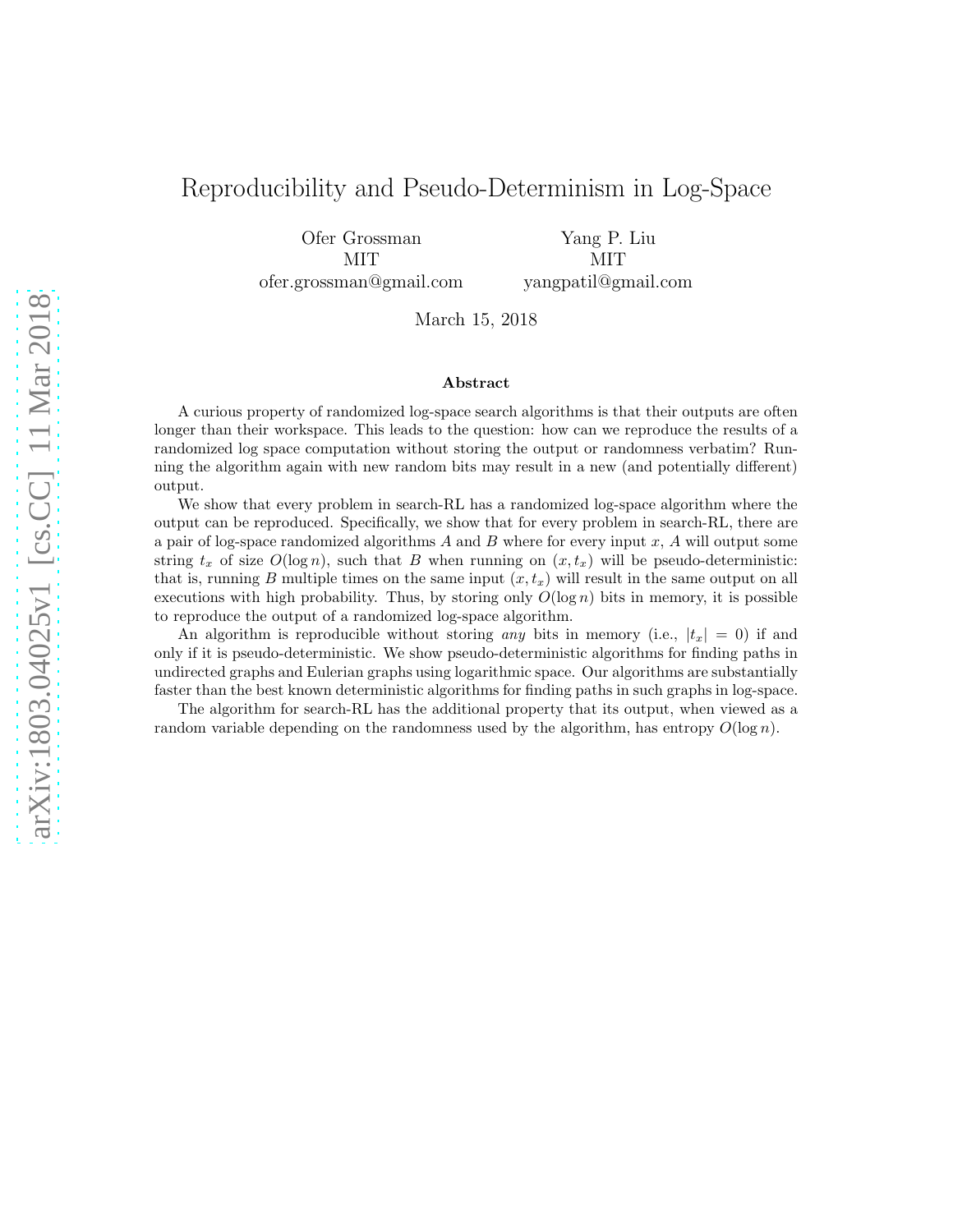## 1 Introduction

### 1.1 Reproducible Outputs

When using a log-space machine to perform a randomized search algorithm with a polynomial-sized output, the output cannot be fully stored. Running the algorithm again with new random bits may result in a new (and potentially different) output. Hence, after running the computation, we lose access to the outputted answer, and are unable to reproduce it.

Consider, for example, the following simple computational problem: Given a (directed) graph G and two vertices s and t such that a random walk from s hits t quickly with high probability, output two copies of the same path from s to t. That is, the goal is to output some path  $P$ . and then output the same path  $P$  again. It's not clear how to perform the above in randomized log-space, since after outputting some path  $P$ , it's not clear how to reproduce  $P$  and be able to output it again. So, although outputting a single path is easy, or two potentially different paths, it's not clear how to output the same path twice.

Another example of this phenomenon in play is that it is known that there is a randomized reduction from NL to UL (in fact, NL is reducible to UL  $\cap$  coUL) [\[2,](#page-18-0) [12\]](#page-19-0). It follows that if UL ⊆ RL, then NL can be solved by randomized log-space algorithms with *two-way access* to the random bits (that is, there is a randomized disambiguation of NL which uses two-way access to the random bits). However, when assuming  $UL \subseteq RL$ , it is not known whether NL can be solved by a randomized log-space algorithm with *one-way* access to the random bits. The two-way access to the random bits is needed so that the output of the reduction (which is an instance of a problem in UL) can be accessed in a two-way fashion. If the output of the reduction was reproducible, then one-way access to the random bits would suffice.

One way to achieve reproducibility is through *pseudo-determinism*. Pseudo-deterministic algorithms are randomized search algorithms which, when run on the same input multiple times, with high probability output the same result on all executions. Given such an algorithm, it is possible to reproduce outputs: simply run the algorithm again using new randomness. We manage to achieve reproducibility using a different and novel approach which does not involve finding a pseudo-deterministic algorithm for the problem.

### 1.2 Our Contribution

Our contribution falls into two parts: contributions to reproducibility in the context of log-space, and contributions to pseudo-determinism in the context of log-space.

Reproducibility: We introduce the notion reproducibility and provide a definition in Section [3.](#page-5-0) Our main result shows that every problem in search-RL (see Section [2](#page-3-0) for a definition of search-RL) can be solved so that its output is reproducible. By reproducible, we essentially mean that the algorithm will be able to generate many identical copies of its output using only  $O(\log n)$  memory. Then, it effectively has two-way access to the output, instead of only one-way access, which is the case with standard search-RL algorithms.

In order to achieve reproducibility, we show that for every problem in search-RL there is some randomized log-space algorithm  $\tilde{A}$  such that with high probability, the output of  $\tilde{A}$  only depends on the first  $O(\log n)$  random bits A samples. That is, after sampling the first  $O(\log n)$  random bits, with high probability for most choices of the rest of the random bits used by the algorithm, the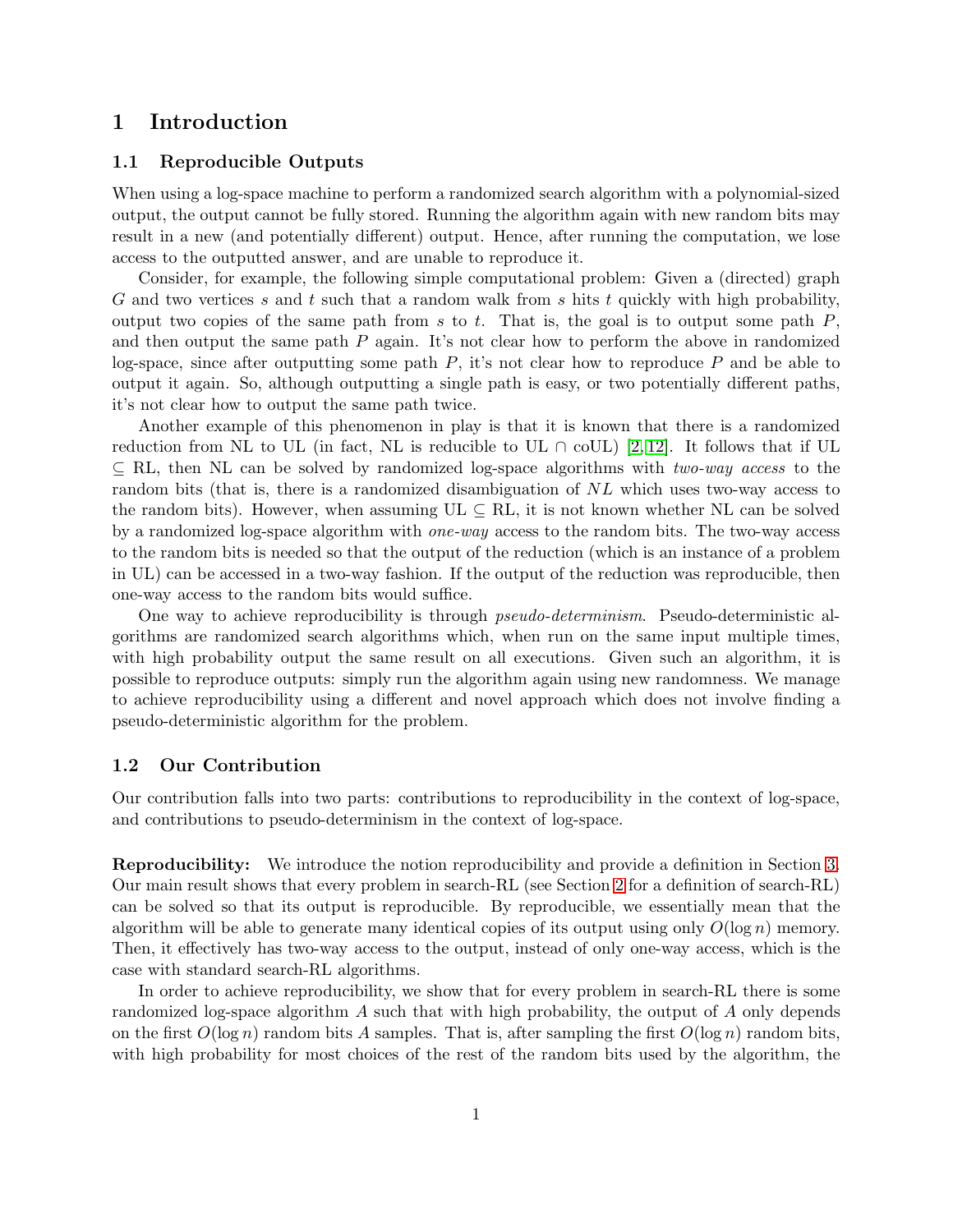same result will be outputted. This property allows the algorithm reproduce the output, as it can store the first  $O(\log n)$  random bits it sampled in memory, and use them to recreate the output. Since the algorithm can find and store the information needed to reproduce the answer, we say that the output is *reproducible*.

Our first result is that every problem in search-RL (as defined in [\[11\]](#page-19-1)) has a randomized logspace algorithm whose output, with high probability, only depends on its first  $O(\log n)$  random bits. This implies that every problem in search-RL has reproducible solutions.

Informal Theorem 1.1. Every problem in search-RL has a randomized log-space algorithm whose output, with high probability, only depends on its first  $O(\log n)$  random bits.

A more precise statement is given in Section [3](#page-5-0) as Theorem [3.5.](#page-7-0) The algorithm we present has several other noteworthy properties, which we discuss in Subsection [3.6.](#page-10-0) This includes that the output of the algorithm, when viewed as a random variable depending on the random choices used by the algorithm, has entropy  $O(\log n)$ . This is significantly lower than a standard search-RL algorithm, which may have polynomial entropy.

Pseudo-determinism: In later sections, we show faster pseudo-deterministic algorithms for finding paths in undirected and Eulerian graphs. These algorithms are reproducible even without storing  $O(\log n)$  bits in memory.

For undirected graphs, a deterministic log-space algorithm has been shown by Reingold [\[10\]](#page-19-2). One of the drawbacks of this algorithm is that its runtime, while polynomial, has a very large exponent, since it requires going over all paths of length  $O(\log n)$  on a certain graph, with a large constant hidden in the O (for certain expositions of the algorithm, the polynomial runtime is larger than  $O(n^{109})$ ). This can likely be improved, but we imagine it would be difficult to lower it to a "reasonable" polynomial time complexity. We show a pseudo-deterministic algorithm for the problem which runs in the more reasonable time of  $\tilde{O}(mn^3)$ :

<span id="page-2-0"></span>**Theorem 1.2** (Pseudo-deterministic Undirected Connectivity in  $\tilde{O}(mn^3)$  time,  $O(log n)$  space). Let G be a given undirected graph with n vertices and  $m$  edges. Given two vertices  $s$  and  $t$  of G which are connected, there is a pseudo-deterministic log-space algorithm which outputs a path from s to t. Furthermore, the algorithm runs in time  $\tilde{O}(mn^3)$ .

We then generalize the theorem to Eulerian graphs (directed graphs where each vertex has indegree equal to its outdegree). Finding paths in such graphs deterministically has been shown in [\[11\]](#page-19-1). Once again, the algorithm given in [\[11\]](#page-19-1) suffers from a very large polynomial runtime.

<span id="page-2-1"></span>**Theorem 1.3** (Connectivity in Eulerian graphs in in  $\tilde{O}(m^5n^3)$  time,  $O(\log n)$  space). Let G be a given Eulerian graph with n vertices and  $m$  edges. Given two vertices  $s$  and  $t$  of  $G$  such that there is a directed path from  $s$  to  $t$ , there is a pseudo-deterministic log-space algorithm which outputs a path from s to t. Furthermore, the algorithm runs in time  $\tilde{O}(m^5n^3)$ .

#### 1.3 Related Work

Pseudo-determinism: The study of pseudo-determinism was initiated by Gat and Goldwasser [\[3\]](#page-18-1). Pseudo-deterministic algorithms have been studied for the problem of finding primitive roots modulo primes [\[7\]](#page-18-2), for finding perfect perfect matchings in parallel on bipartite graphs [\[5\]](#page-18-3), in the context of sublinear time algorithms [\[4\]](#page-18-4), and in the context of interactive proofs [\[6\]](#page-18-5). Furthermore,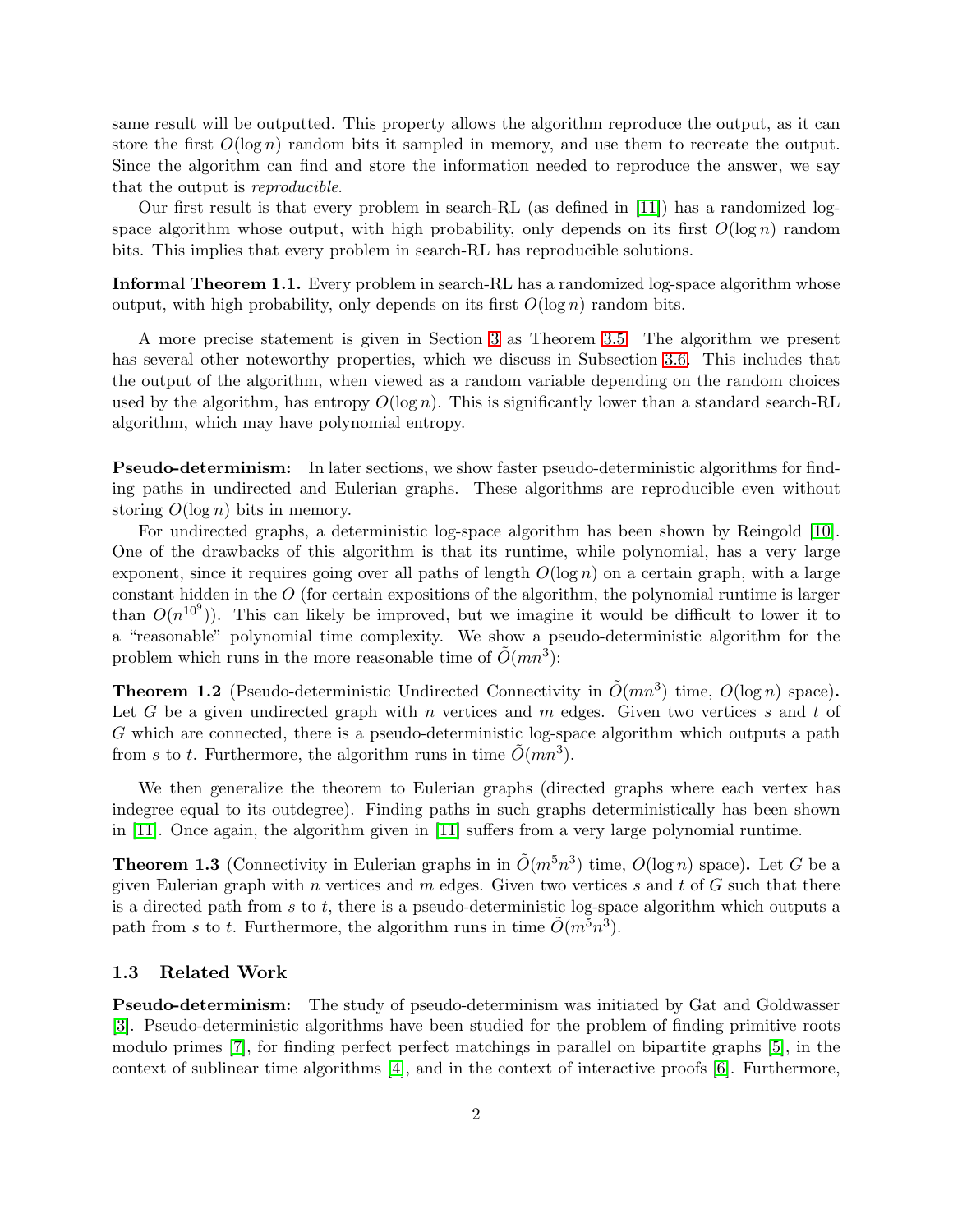general theorems regarding the existence of pseudo-deterministic subexponential algorithms have been shown in [\[8,](#page-18-6) [9\]](#page-18-7). In this work, we initiate the study of pseudo-determinism in the context of low space computation.

RL vs L: Related to our result on pseudo-deterministic undirected connectivity is the work of Reingold, which showed that undirected connectivity can be solved *deterministically* with logarithmic space [\[10\]](#page-19-2). Later, this result was extended to find pseudo-random walks on Eulerian graphs by Reingold, Trevisan, and Vadhan [\[11\]](#page-19-1).

One of our techniques may remind some readers of the work of Saks and Zhou that show that problems in BPL can be solved deterministically using  $O(\log^{3/2}(n))$  space [\[13\]](#page-19-3). In [13], the authors add random noise to certain computed matrices, in order to be able to reuse certain random bits. In this work, we pick a certain 'threshold' at random, and this allows us to reuse randomness (more accurately, it makes our output be pseudo-deterministic with respect to certain random bits). The two ideas are similar in that they use randomization in an unconventional way in order to make the output not depend on certain random bits (for Saks and Zhou, this was helpful since it allowed those random bits to be reused).

## <span id="page-3-0"></span>2 Preliminaries

In this section we establish some definitions and lemmas that will be useful in later parts of the paper. Many of our definitions, especially those related to search problems in the context of logspace, follow closely to the definitions in [\[11\]](#page-19-1).

We begin by defining a search problem.

**Definition 2.1** (Search Problem). A *search problem* is a relation R consisting of pairs  $(x, y)$ . We define  $L_R = \{x | \exists y \text{ s.t. } (x, y) \in R\}$ , and  $R(x) = \{y | (x, y) \in R\}$ .

The computational task associated with a search problem R is: given x, find a y such that  $(x, y) \in R$ . From this point of view,  $L_R$  corresponds to the set of valid inputs, and  $R(x)$  corresponds to the set of valid outputs on input  $x$ .

We now define a pseudo-deterministic algorithm. Intuitively speaking, a pseudo-deterministic algorithm is a randomized search algorithm which, when run multiple times on the same input (using different random strings), results in the same output with high probability.

Definition 2.2 (Pseudo-deterministic). A randomized search algorithm A is *pseudo-deterministic* if for all valid inputs  $x$ ,

$$
\Pr_{r_1,r_2}(A(x,r_1) = A(x,r_2)) \ge 2/3.
$$

We note that through repetition, the  $2/3$  in the above definition can be amplified.

We now define classes of search problems in the context of log-space. Our definitions follow closely to those of [\[11\]](#page-19-1).

Definition 2.3 (Log-space search problem). A search problem R is *log-space* if there is a polynomial p such that if  $y \in R(x)$  then  $|y| \leq p(|x|)$  and there is a deterministic log-space machine can decide if  $(x, y) \in R$  with two-way access to x and one-way access to y.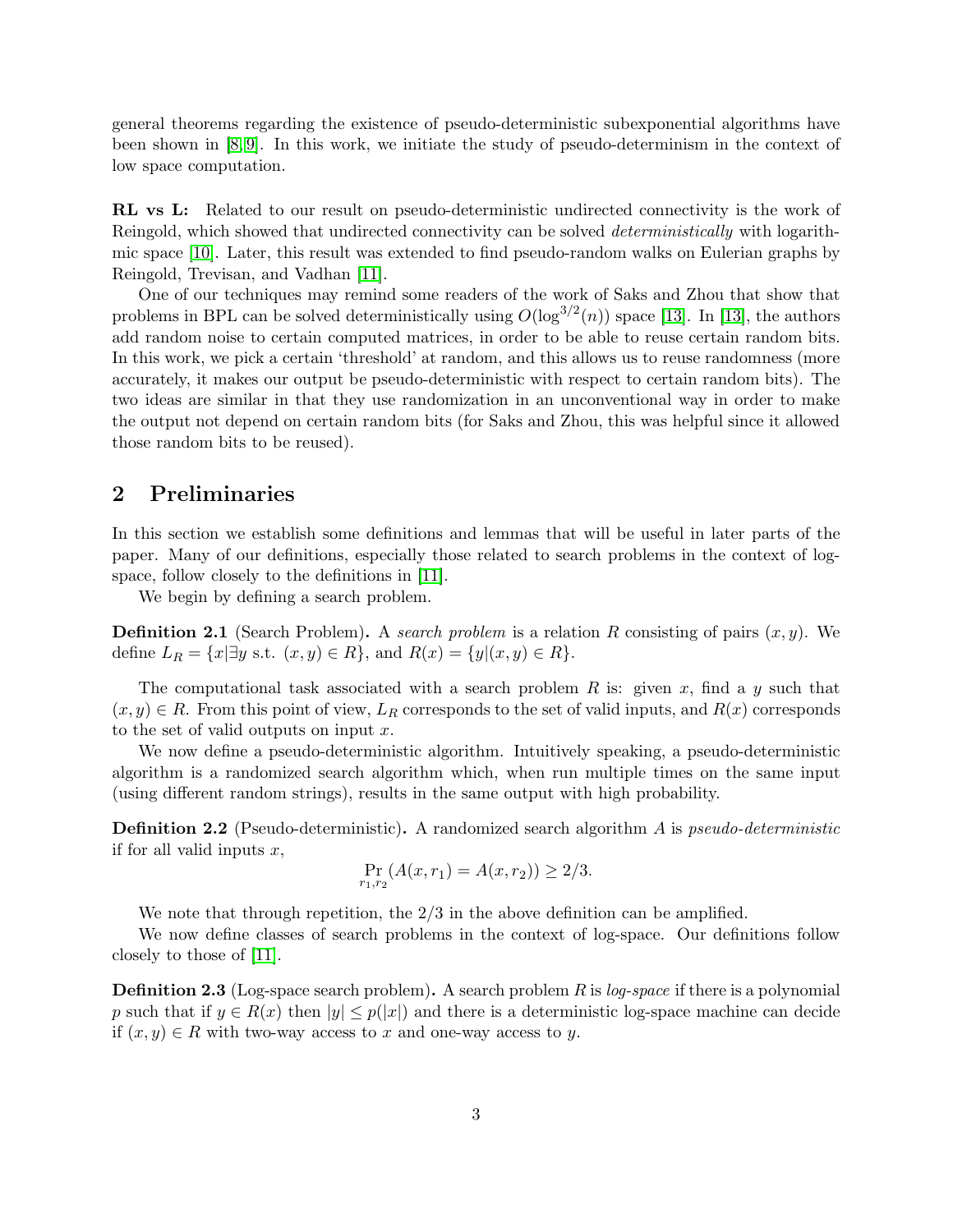We now define the class search-L. We remind the reader that a transducer is a Turing machine with a read-only input tape, a work tape (in our case, of logarithmic size), and a write-only output tape.

**Definition 2.4** (search-L). A search problem R is in *search-L* if it is log-space and if there is a logarithmic space transducer A such that  $A(x) \in R(x)$  for all x in  $L_R$ .

**Definition 2.5** (search-RL). A search problem R is in *search-RL* if it is log-space and if there is a randomized logarithmic space transducer A and polynomial p such that  $Pr_r[A(x,r) \in R(x)] \geq \frac{1}{p(|x|)}$  $p(|x|)$ for all  $x \in L_R$ .

The following computational problem is complete for search-RL:

<span id="page-4-0"></span>**Definition 2.6** (SHORT-WALK FIND PATH). Let R be the search problem whose valid inputs are  $x = (G, s, t, 1<sup>k</sup>)$  where G is a directed graph, s and t are two vertices of G, and a random walk of length k from s reaches t with probability at least  $1 - 1/|x|$  (where |x| represents the length of the input x). On such an x, a valid output is a path of length up to  $poly(k)$  from s to t.

<span id="page-4-1"></span>Lemma 2.7. Short-Walk Find Path *is complete for search-RL.*

We prove the above lemma in Appendix [B,](#page-19-4) via a reduction from POLY-MIXING FIND PATH, which was shown to be complete for search-RL in [\[11\]](#page-19-1).

Before going on to the algorithm in Section [3,](#page-5-0) we make a definition to simplify the explanations.

<span id="page-4-2"></span>**Definition 2.8.** For a graph G with vertices s and t, and a positive integer k, let  $p_k(s,t)$  denote the probability that a random walk of length  $k$  starting from  $s$  goes through  $t$ .

One of the key lemmas used by the algorithm is that one can estimate the value of  $p_k(s,t)$  up to some polynomial additive error in search-RL. To do so, we simulate polynomially many random walks starting at s and count the fraction that pass through t. This is made precise in the following lemma:

<span id="page-4-3"></span>Lemma 2.9. *Consider a graph* G *with* n *vertices, two of which are* s *and* t*. Let* k *be a positive integer.* Then there exists a randomized log-space algorithm that on input  $(G, s, t, 1<sup>k</sup>)$  outputs an *estimate*  $\mu$  *for*  $p_k(s,t)$  *satisfying*  $|\mu - p_k(s,t)| \leq \frac{1}{k^5 n^5}$  *with probability at least*  $1 - 2e^{-2kn}$ *.* 

*Proof.* To find  $\mu$ , we simulate many random walks from s of length k, and then output the fraction which reach t. More precisely, we use the following algorithm: simulate  $k^{11}n^{11}$  random walks of length k starting at s, and count how many end at t. Say that C of them do. Then output  $\frac{C}{k^{11}n^{11}}$ . To show that this works, it suffices to note that

$$
\Pr\left[\left|\frac{C}{k^{11}n^{11}} - p_k(s,t)\right| \le \frac{1}{k^5 n^5}\right] \ge 1 - 2e^{-2kn}
$$

by Hoeffding's inequality.

 $\Box$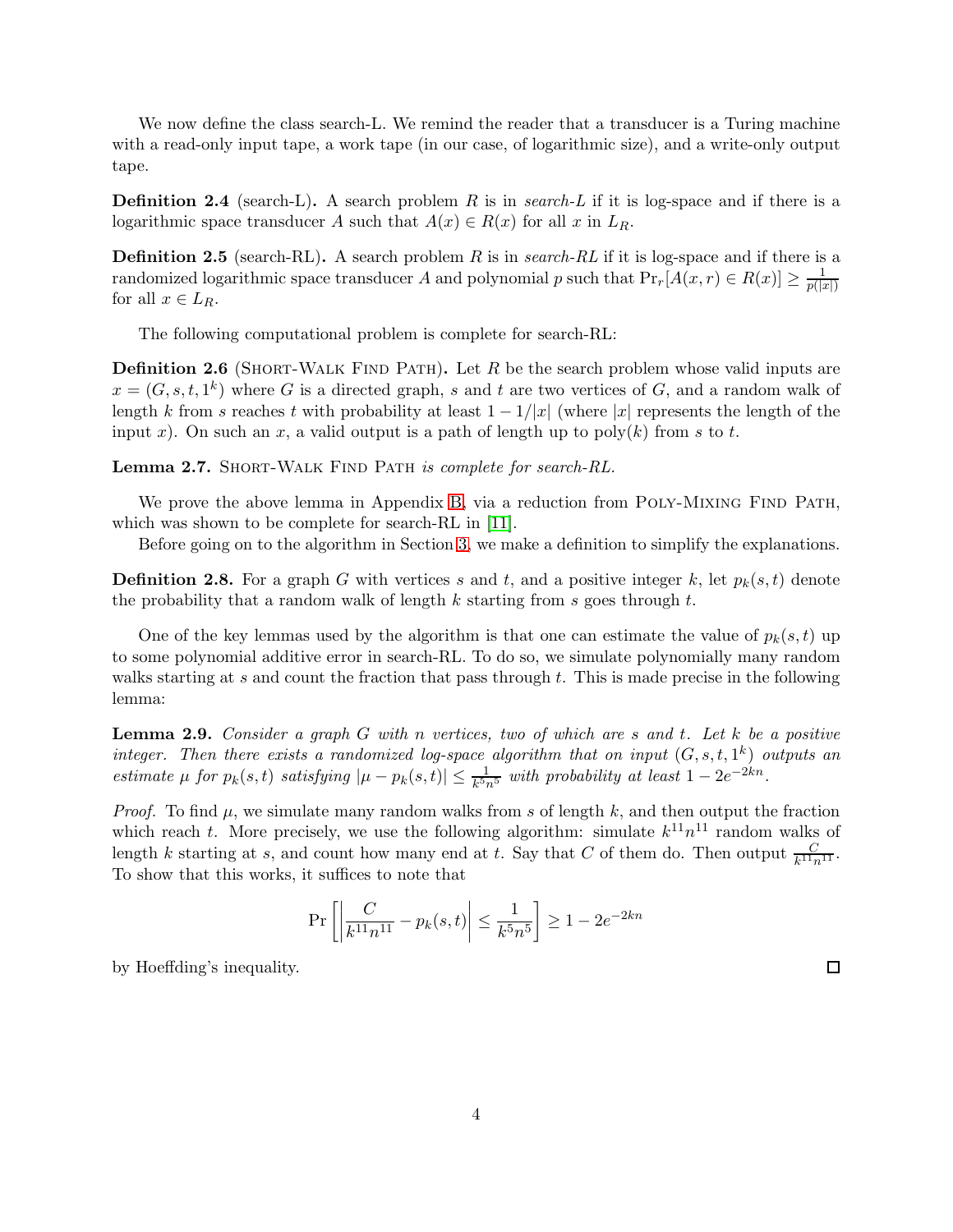## <span id="page-5-0"></span>3 An Algorithm for Search-RL with Reproducible Outputs

### 3.1 Reproducibility

We begin with a formal definition of a problem with reproducible outputs. Essentially, a problem has reproducible solutions if for every input x we can generate a short string  $t_x$  so that given both x and  $t_x$  we can keep reproducing copies of the same y satisfying  $(x, y) \in R$ . That is, by memorizing only the short string  $t_x$ , we can continue to produce more copies of the same output.

<span id="page-5-2"></span>Definition 3.1 (Reproducible). We say that a search problem R has *log-space reproducible* solutions if there exist randomized log-space algorithms  $A$  and  $B$  satisfying the following properties:

- On input x, with high probability, A outputs a string  $t_x$  of length  $O(\log n)$  such that the second bullet holds.<sup>[1](#page-5-1)</sup>
- There exists some y satisfying  $(x, y) \in R$  such that with high probability B outputs y when running on input  $(x, t_x)$ .

Reproducibility is closely related to pseudo-determinism. In the case where  $t_x$  is of size 0, the algorithm  $B$  is a pseudo-deterministic algorithm for the search problem  $R$ .

An alternate way to view reproducibility is that a search problem  $R$  has log-space reproducible solutions if there exists some randomized log-space algorithm  $C$  such that algorithm  $C$  can produce two copies of an output y satisfying  $(x, y) \in R$ . Essentially, this alternate view captures the fact that a problem has log-space reproducible solutions if and only if we can produce some output, and then produce it again, ensuring that the output was not lost after the first time we computed it.

<span id="page-5-3"></span>Lemma 3.2. *A search problem* R *has log-space reproducible solutions if and only if there exists some randomized log-space algorithm* C *such that for all valid inputs* x (*i.e.*,  $x \in L_R$ ), with high probability  $C(x)$  *outputs two copies of an output y satisfying*  $(x, y) \in R$ *. That is, with high probability* C *outputs the tuple*  $(y, y)$ *, where*  $(x, y) \in R$ *.* 

*Proof.* First we show that every search problem R with log-space reproducible solutions has a randomized log-space algorithm  $C$  that given some  $x$ , with high probability outputs two copies of an output y satisfying  $(x, y) \in R$ . Let A and B be the algorithms for problem R from Definition [3.1.](#page-5-2) We now show how to amplify algorithm B so that the probability it outputs y is  $1 - \frac{1}{4n^2}$ . We do this by determining the *i*-th bit of the output for all  $1 \leq i \leq |y|$ , where |y| denotes the length of the output y. More specifically, consider the algorithm  $B'$  that loops through all i such that  $1 \leq i \leq |y|$ , and for each index i, runs B at least  $\Omega(\log(2n|y|))$  times to determine the most common bit in that position. Because there exists an input y such that  $Pr_r[B(x, t_x, r) = y] \geq \frac{2}{3}$  $\frac{2}{3}$ , the most common bit in each position will be the same as the bit of  $y$  in that position. Therefore, (after choosing a large enough constant in the  $\Omega$ ) by a Chernoff bound and a union bound over all bits in y, B' will output y with probability at least  $1 - \frac{|y|}{8n^3|y|^3}$ . Now, an algorithm C for R can do the following: first run A to get  $t_x$ , and then run algorithm  $B'$  two times. By a union bound, with high probability, the output will be y both times, as the failure probability is bounded by  $\frac{2|y|}{8n^3|y|^3}$ , so the success probability is high.

<span id="page-5-1"></span><sup>&</sup>lt;sup>1</sup>Via exhaustive search, it can be shown that if for all inputs x there exists a  $t_x$  such that the second bullet holds, there also exists a log-space algorithm A that for all x with high probability will output some  $t_x$  satisfying the second bullet.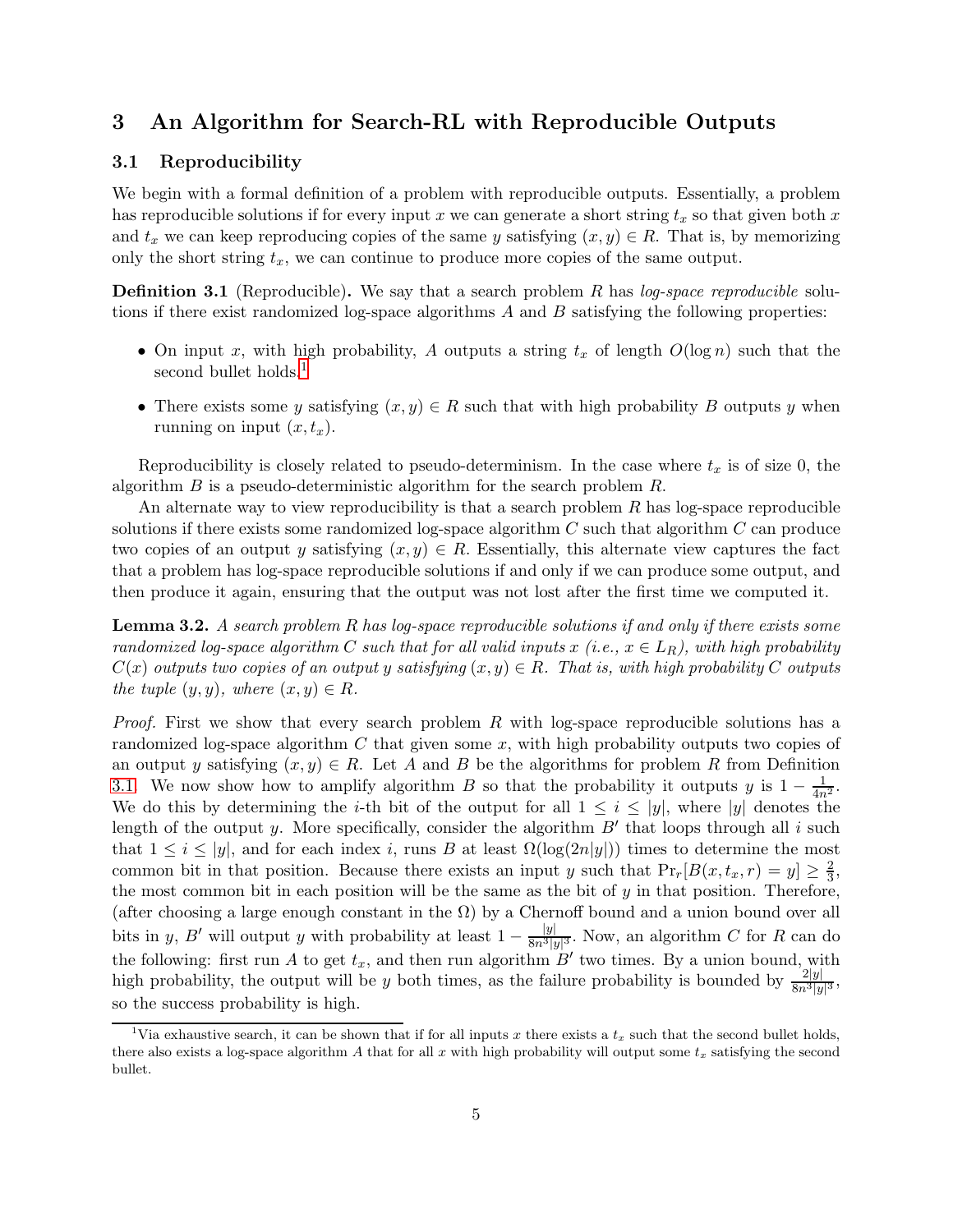Now we show the reverse direction. Consider an algorithm C such that with high probability on input x, C will output two copies of an output y satisfying  $(x, y) \in R$ . Now we construct algorithms A and B satisfying the conditions of Definition [3.1.](#page-5-2) First, let algorithm A simulate algorithm  $C$ , and output the state of the Turing machine corresponding to algorithm  $C$  after  $C$  has outputted one copy of y (that is, after it has otputted the comma between the two y's in  $(y, y)$ ). This will be our string  $t_x$ . The length of  $t_x$  will be of size  $O(\log n)$  as C is a log-space algorithm. Now, algorithm B will continue simulating algorithm  $C$ , starting from state  $t_x$ . With high probability, C will output another copy of y after reaching state  $t<sub>x</sub>$ , since we know which high probability C outputs the pair same output twice. Therefore, algorithm  $B$  will output  $y$  with high probability, as desired. □

We note that if a problem  $R$  has reproducible solutions, then for any polynomially bounded  $\ell$  it has a randomized logspace algorithm D which on valid input x outputs  $\ell$  copies of a valid output y. That is, it outputs  $(y, y, \ldots, y)$ , where  $(x, y) \in R$ . This can be done by first running the algorithm A (from Definition [3.1\)](#page-5-2) to create an advice string  $t_x$ , and then running algorithm B (from Definition [3.1\)](#page-5-2)  $\ell$  times using the same advice string s on all those  $\ell$  executions.

A justification for the definition of reproducibility: One may argue that the definition proposed for reproducibility is highly structured, and that there may be ways to construct algorithms which capture the notion of reproducibility without adhering to the structure of Definition [3.1.](#page-5-2) To argue that Definition [3.1](#page-5-2) captures the "true" notion of reproducibility, we can consider a "weak" definition of reproducibility, and show that it is equivalent to the strict Definition [3.1.](#page-5-2) Since the "weak" and strict versions of the definition can be shown to be equivalent, we know that we must have captured the notion of reproducibility which must lie between those two definitions.

We note that the "weakest" possible notion for reproducibility is that an algorithm has reproducible solutions if there is some randomized logspace algorithm  $C$  which outputs the same valid output  $y$  twice. This is since if such an algorithm doesn't exist, then there is no hope to achieve any sort of reproducibility, since we essentially can't even reproduce the output a single time. Lemma [3.2](#page-5-3) shows that this weak notion is equivalent to Definition [3.1,](#page-5-2) showing that the seemingly too-strict definition (Definition [3.1\)](#page-5-2) is equivalent to the seemingly too weak definition (that a problem has reproducible outputs if there exists a C which outputs the same valid output y twice), demonstrating that the correct notion of reproducibility is captured by Definition [3.1.](#page-5-2)

#### 3.2 Algorithms with few influential bits

To construct a log-space algorithm whose output is reproducible, we will design an algorithm A whose output depends on  $O(\log n)$  of the random bits A samples. Then, the algorithm can store those  $O(\log n)$  influential random bits, and using those it can reproduce its output by running again using the same  $O(\log n)$  influential random bits. Below we give a precise definition of what we mean by "influential random bits".

<span id="page-6-1"></span>**Definition 3.3** (Influential bits). <sup>[2](#page-6-0)</sup> Let  $k(n)$  be a polynomial-time computable function. Say that a randomized log-space search algorithm A has  $k(n)$  *influential bits* if for all valid inputs x, with probability at least  $\frac{1}{2}$  over random strings  $r_1$  of length  $k(n)$ , we have that there exists an

<span id="page-6-0"></span> $2\text{An algorithm is pseudo-deterministic if it has zero influential bits. In this sense, the above definition is an$ extension of pseudo-determinism.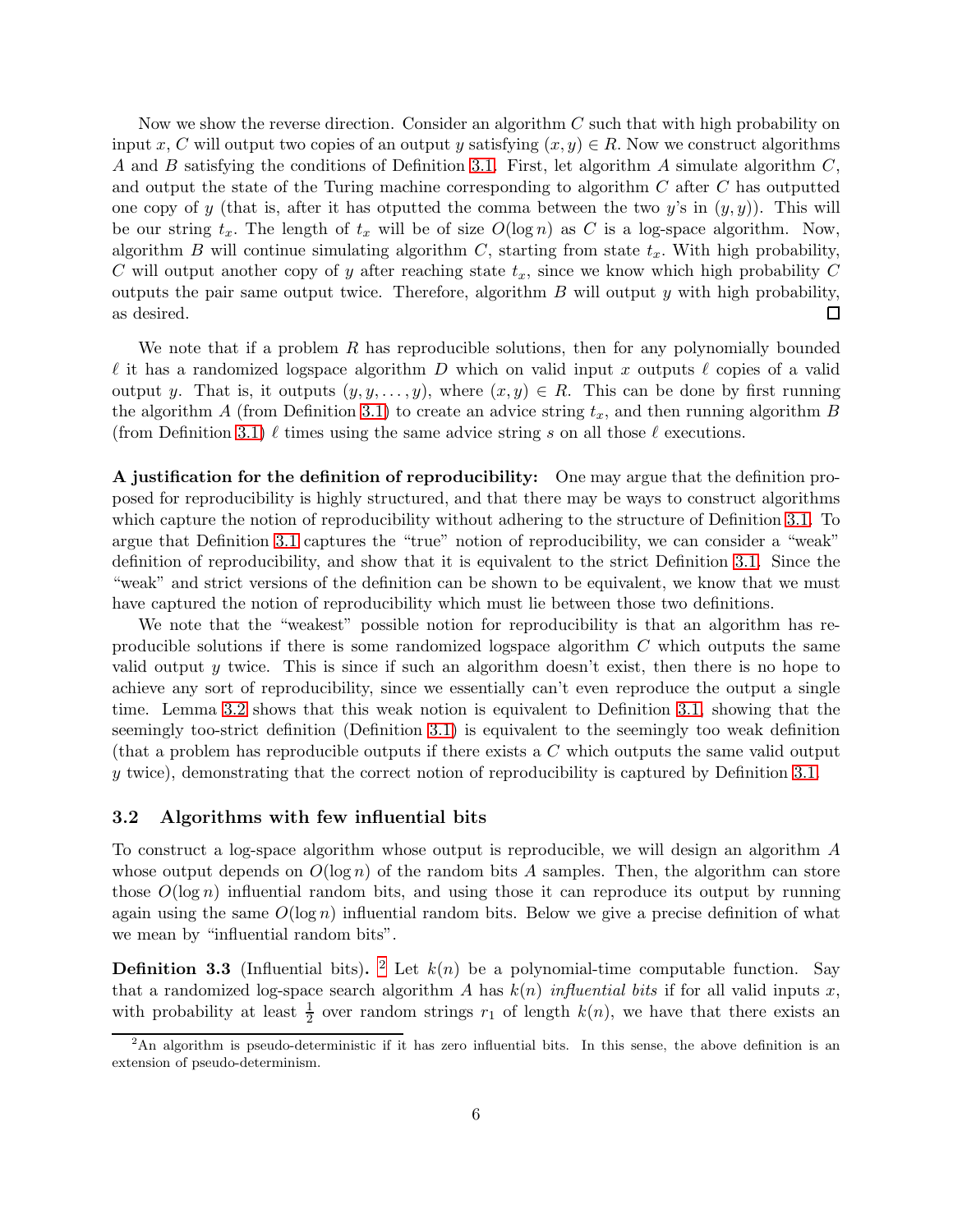output y such that y is valid for input x and  $Pr_{r_2}[A(x, r_1, r_2) = y] \ge \frac{2}{3}$ . Here,  $r_2$  denotes the remaining randomness (after  $r_1$ ) used by A and  $A(x, r_1, r_2)$  denotes the output of A on input x with randomness  $r_1$  and  $r_2$ .

We now prove that if a randomized log-space algorithm A has  $O(\log n)$  influential bits, then its output is reproducible. Essentially, the idea is that the algorithm A can store its  $O(\log n)$  influential random bits in memory and then use these bits to recompute its previous output.

<span id="page-7-1"></span>Lemma 3.4. *If a search problem* R *can be solved by a randomized log-space algorithm with* O(log n) *influential random bits, then it has log-space reproducible solutions.*

*Proof.* Let C be an algorithm for the search problem R with  $b = O(\log n)$  influential random bits. Let  $m = \text{poly}(n)$  be an upper bound on the output size. We will construct algorithms A and B that satisfy the conditions of Definition [3.1,](#page-5-2) i.e., for an input x, A outputs a string  $t_x$  of length  $O(\log n)$ , such that with high probability algorithm B running on input  $(x, t_x)$  will pseudo-deterministically produce an output y satisfying  $(x, y) \in R$ .

First, we will show how to amplify the  $\frac{2}{3}$  from Definition [3.3.](#page-6-1) We randomly generate b bits (recall that  $b$  is the number of influential random bits used by algorithm  $C$ ). With probability at least  $\frac{1}{2}$ , fixing these b bits will cause algorithm C to produce the same output for at least  $\frac{2}{3}$  of the choices for the remaining random bits. We can amplify the  $\frac{2}{3}$  via repetition. That is, we can create a new algorithm  $C'$  where the kth output bit is 0 if after running  $C$  a total of cn times (for some constant c), the majority of times the kth output bit was a 0. Otherwise, we set the kth output bit to be a 1. If we let c be sufficiently large, then by a Chernoff bound and a union bound over the coordinates of the output, we have that the whole output of  $C'$  will be y with probability at least  $1-\frac{1}{2^n}.$ 

Now, we describe the algorithms  $A$  and  $B$ . Algorithm  $A$  begins by sampling a random string  $s_1$  of length b bits. Next, algorithm A will test whether  $s_1$  is a "good" string. That is, we test whether with high probability there is some y such that the probability  $Pr_{r_2}[C'(x, s_1, r_2) = y]$  is large (at least  $1-\frac{1}{n^2}$ ). This can be done by, for each output bit *i*, running the algorithm C' a total of  $\Theta(n^2)$  times, and checking if the *i*-th output bit was the same in all executions (we remark here that  $A$  knows which bits of  $C'$  are influential because those are the bits that are sampled first). If  $Pr_{r_2}[C'(x, s_1, r_2) = y]$  is at least  $1 - \frac{1}{2^n}$ , then  $s_1$  passes this test with probability at least  $1 - \frac{\Theta(n^2)}{2^n}$ . If the string  $s_1$  passes, we know that with high probability  $Pr_{r_2}[C'(x, s_1, r_2) = y] \ge 1 - \frac{1}{n}$ . If it is the case that for each coordinate,  $C'$  outputted the same bit on each of the executions, algorithm  $A$  can output  $s_1$  as its string  $t_x$ . Otherwise, if one of the output bits was not the same on all executions (i.e.,  $s_1$  did not pass the test for having a high value of  $Pr_{r_2}[C'(x, s_1, r_2) = y]$ ), we sample a new string  $s_1$  and repeat. After  $O(\log n)$  tries for the string  $s_1$ , with high probability we will find a good string  $s_1$ , where C' outputs a certain y with high probability. Now, algorithm B can simply simulate algorithm  $C'$  on the input  $(t_x, x)$ , where  $t_x$  is the good string that A outputted. Since with high probability  $Pr_{r_2}[C'(x, s_1, r_2) = y] \ge 1 - \frac{1}{n}$  $\frac{1}{n}$ , we know that algorithm B, when run multiple times on  $(t_x, x)$ , will output the same y with high probability.  $\Box$ 

In the rest of the section, we prove that every problem in search-RL has an algorithm with  $O(\log n)$  influential bits:

<span id="page-7-0"></span>Theorem 3.5. Every problem in search-RL has a randomized log-space algorithm that only has  $O(\log n)$  influential bits.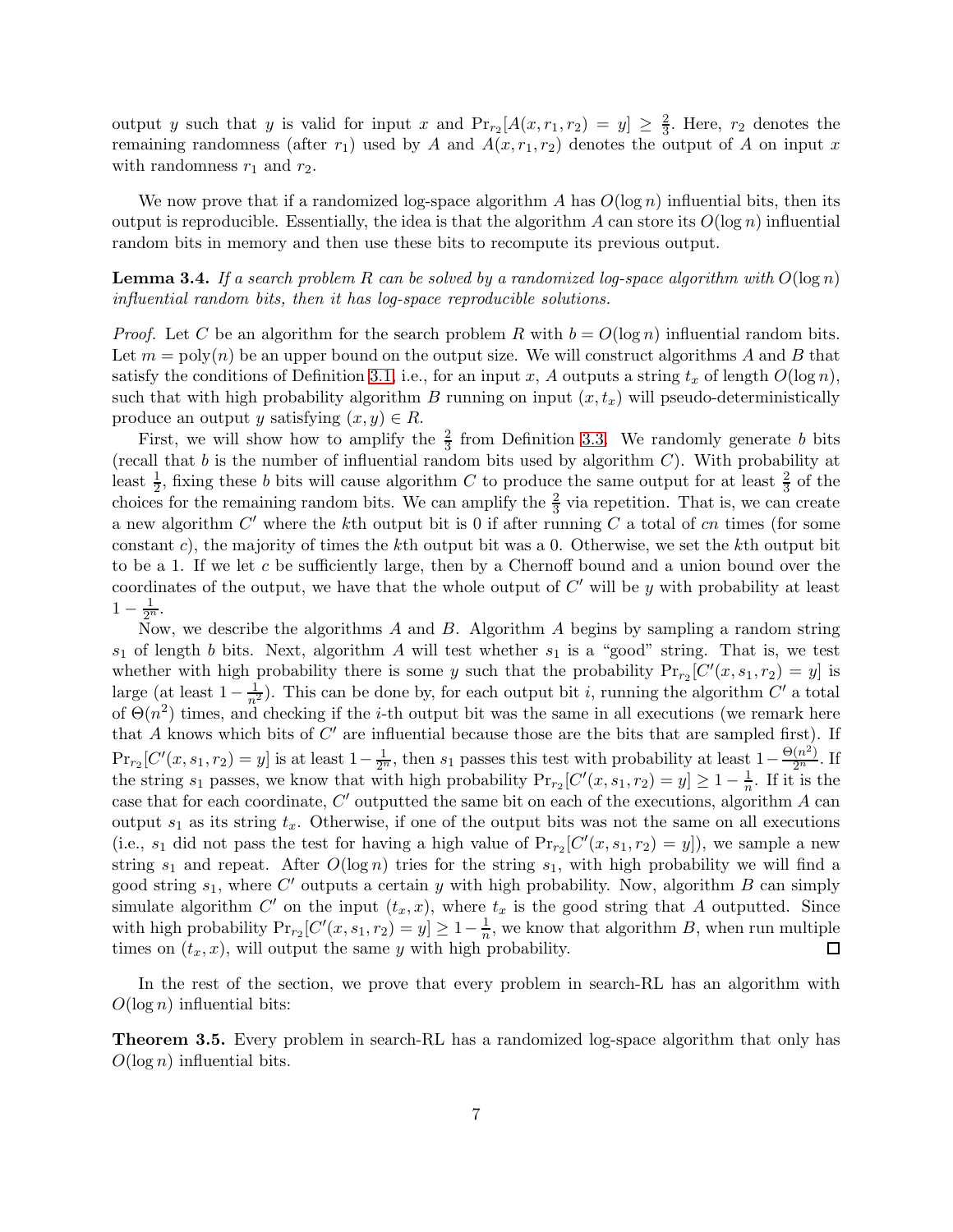As an immediate corollary of Theorem [3.5](#page-7-0) and Lemma [3.4](#page-7-1) we have:

Corollary 3.6. *Every problem in search-RL has log-space reproducible solutions.*

### 3.3 High Level Proof Idea for Theorem [3.5](#page-7-0)

At the high level, the idea for the algorithm for Theorem [3.5](#page-7-0) is as follows. First, we consider the problem SHORT-WALK FIND PATH from Definition [2.6,](#page-4-0) which we know is complete for search-RL by Lemma [2.7.](#page-4-1) Now, suppose that we wish to find a path from s to t, and we know that  $p_k(s,t) \geq \frac{1}{2}$  $rac{1}{2}$  (see Definition [2.8](#page-4-2) for a definition of  $p_k$ ). This implies that there must exist an outneighbor v of s such that  $p_{k-1}(v,t) \geq \frac{1}{2}$  $\frac{1}{2}$ . Therefore, if we could estimate  $p_{k-1}(v,t)$  for all outneighbors v of s, we could pick the lexicographically first neighbor satisfying  $p_{k-1}(v,t) \geq \frac{1}{2}$  $\frac{1}{2}$ , and continue recursively from there. Since  $v$  is uniquely determined (it is the lexicographically first outneighbor of  $s$  satisfying  $p_{k-1}(v,t) \geq \frac{1}{2}$ , if such an algorithm worked, it would be fully pseudo-deterministic (and hence would have no influential random bits).

Unfortunately, this proposed algorithm of finding an outneighbor will not work. To see why, consider the situation where for the first outneighbor v of s that we check,  $p_{k-1}(v, t)$  is exactly equal to 1/2. Then no matter how accurately we estimate  $p_{k-1}(v, t)$ , much of the time our estimate will be less than  $1/2$ , and other times it will be greater than  $1/2$ . This makes our algorithm not pseudo-deterministic, as in some runs we will use vertex  $v$  in the path, and in other runs we will not.

Instead, we construct an algorithm that has logarithmically many influential bits in the following way. We will generate a *threshold* c (from some distribution) and find the first outneighbor v satisfying  $p_{k-1}(v,t) \geq 1/2 - c$ , and use that vertex v as part of our path. Then, we recurse to find the next vertex in the path. Of course, this still fails if  $p_{k-1}(v,t) = 1/2 - c$  (or if  $p_{k-1}(v,t)$  is close to  $1/2 - c$ ). However, if the value of c is far away from all values of  $1/2 - p_i(u, t)$  for all u and all  $1 \leq i \leq k$ , then our algorithm, for this fixed value of c, will always give the same output. Hence, to get an algorithm with logarithmically many influential bits for Short-Walk Find Path, we just need a way to use logarithmically many bits to select a value of c such that for all  $1 \leq i \leq k$ , and vertices v,  $|1/2 - p_{k-1}(v,t) - c|$  is large (at least  $1/n^5k^5$ ).

We are able to find such a value of  $c$  by sampling it at random from some set of polynomial size. Note that there are kn possible values for an expression of the form  $1/2-p_i(u,t)$  (with  $i \leq k$ ), since there are n options for  $u$ , and  $k$  options for  $i$ , and we need  $c$  to be far from all  $kn$  of these options. If we were to randomly sample c from the set  $\{\frac{1}{k^{4}i}\}$  $\frac{1}{k^4 n^4}, \frac{2}{k^4 n}$  $\frac{2}{k^4 n^4}, \ldots, \frac{k^2 n^2}{k^4 n^4}$  $\frac{k^2n^2}{k^4n^4}$ , then with high probability our chosen value of c would be far away from all of the expressions of the form  $1/2 - p_i(u, t)$  (with  $i \leq k$ , and hence once we fix such a c, we get the same output with high probability. Because we can sample c using  $O(\log nk)$  bits, our output will only depend on the first  $O(\log nk)$  bits sampled.

### 3.4 Algorithm and Analysis

Here we will state the algorithm for Theorem [3.5](#page-7-0) more precisely and provide a detailed analysis.

<span id="page-8-0"></span>Lemma 3.7. *Algorithm [1](#page-9-0) runs in randomized log-space, has* O(log nk) *influential bits, and with high probability it outputs a path from* s *to* t *in expected polynomial time.*

*Proof.* We first show the algorithm runs in randomized log-space. Then we show the algorithm outputs a path with high probability in polynomial time, and then we show the output has  $O(\log nk)$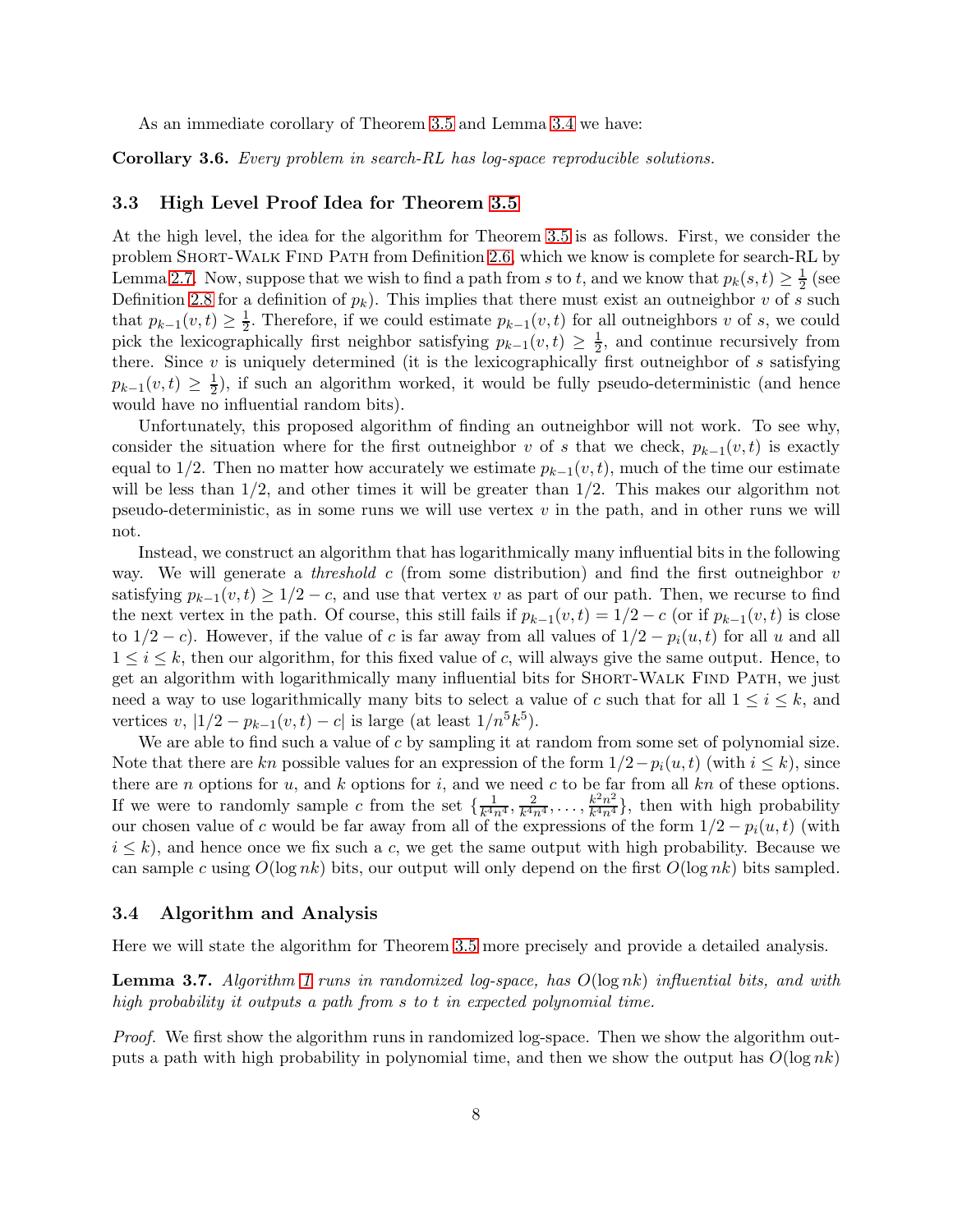<span id="page-9-0"></span>Algorithm 1 Randomized algorithm with  $O(\log n)$  influential bits for SHORT-WALK FIND PATH on input  $(G, s, t, 1^k)$ 

|                               | 1: Initialize $u = s$ . u is the current vertex.                                                                                   |
|-------------------------------|------------------------------------------------------------------------------------------------------------------------------------|
|                               | 2. Choose a threshold c from the set $\{\frac{1}{k^4n^4}, \frac{2}{k^4n^4}, \ldots, \frac{k^2n^2}{k^4n^4}\}\$ uniformly at random. |
| 3: for $d = k, k - 1, , 1$ do |                                                                                                                                    |
| 4:                            | Print $u$ (on the output tape).                                                                                                    |
| 5:                            | for each outneighbor $v$ of $u$ (in lexicographic order) do                                                                        |
| 6:                            | Estimate $1/2 - p_{d-1}(v, t)$ , up to additive error $\frac{1}{k^{5n}}$ (use Lemma 2.9). Call the estimate                        |
| $\mu$ .                       |                                                                                                                                    |
| 7:                            | if $\mu \leq c$ then set $u \leftarrow v$ , and continue (i.e., return to line 3).                                                 |

influential bits.

Runs in randomized log-space: At every point in the algorithm, we must store in memory the value of c (which requires  $log(poly(n, k)) = O(log nk)$  bits), the current value of d, which requires  $\log k$  bits, and the current vertex u, which requires  $\log n$  bits. In addition, in line 6 we estimate the value of  $p_{d-1}(v, t)$ , which can be done in log-space by Lemma [2.9.](#page-4-3) Hence, the total number of bits needed is  $O(\log nk)$ , which is logarithmic in the input size.

With high probability outputs a path from  $s$  to  $t$  in polynomial time: Out of the possible values for c in the set  $\{\frac{1}{k^4}$  $\frac{1}{k^4 n^4}, \frac{2}{k^4 n}$  $\frac{1}{k^4 n^4}, \ldots, \frac{k^2 n^2}{k^4 n^4}$ values for c in the set  $\{\frac{1}{k^4n^4}, \frac{2}{k^4n^4}, \ldots, \frac{k^2n^2}{k^4n^4}\}$ , at most kn of them could satisfy  $|1/2 - p_i(v, t) - c| \leq \frac{1}{n^5k^5}$  for some value of  $1 \leq i \leq k$  and vertex v (since there are kn possible values of We choose such a value with probability at most  $\frac{1}{kn}$  (since there are at most kn such "bad" choices, out of  $k^2n^2$  total choices for c). Now, consider the other values of c, which do not satisfy  $|1/2-p_i(v,t)-c| \leq \frac{1}{n^5k^5}$  for any i and v. We now show that with high probability if the if statement in line 7 is satisfied, it is the case that with high probability  $1/2 - p_{d-1}(v,t) \leq c$ . This is since  $1/2 - p_{d-1}(v, t)$  is more than  $\frac{1}{k^5 n^5}$  away from c, and by Lemma [2.9,](#page-4-3) the estimate for  $p_{d-1}(v, t)$ is within  $\frac{1}{k^5 n^5}$  of the true value of  $p_{d-1}(v,t)$  with high probability. Since with high probability  $p_d(u, t) \geq 1/2 - c$ , vertex u must have an outneighbor v satisfying  $p_{d-1}(v, t) \geq 1/2 - c$ . Since  $p_{d-1}(v,t)$  is further than  $\frac{1}{n^5k^5}$  from c, by Lemma [2.9,](#page-4-3) with high probability when reaching the vertex  $v$  in the for loop of line 5, in line 7 the if statement will be satisfied. Hence, with high probability,  $u$  will change on each iteration of the for loop of line 3, and we maintain that with high probability throughout the algorithm the values of d and u satisfy  $p_d(u, t) \geq 1/2 - c$ .

Now we show that the algorithm succeeds with high probability. Once again, the probability we choose a c satisfying  $|1/2 - p_i(v,t) - c| \leq \frac{1}{n^5k^5}$  for some  $1 \leq i \leq k$  and vertex v is at most  $\frac{1}{nk}$ . The remaining probabilistic parts of the algorithm come from estimating  $1/2 - p_i(u, t)$  to an additive error of  $\frac{1}{n^5k^5}$ . By Lemma [2.9,](#page-4-3) this has error probability at most  $2e^{-2nk}$  per estimate. As we make at most  $n\ddot{k}$  estimates, the error probability here is bounded by  $2nke^{-2nk}$ , which is low.

**Output has**  $O(\log nk)$  influential bits: We claim the influential bits used by the algorithm are the bits used to pick c. Out of the values c in the set  $\{\frac{1}{k^{4}r^4}\}$  $\frac{1}{k^4 n^4}, \frac{2}{k^4 n}$  $\frac{2}{k^4 n^4}, \ldots, \frac{k^2 n^2}{k^4 n^4}$  $\frac{k^2n^2}{k^4n^4}$ , at most kn of them could satisfy  $|1/2 - p_i(v,t) - c| \leq \frac{1}{n^5k^5}$  for some values of  $1 \leq i \leq k$  and vertices v. The probability that we pick such a c is  $\frac{nk}{n^2k^2} = \frac{1}{nk}$ , so with high probability we do not pick such a c.

Now, for the remaining values of  $c$ , the algorithm will have the same output with high probability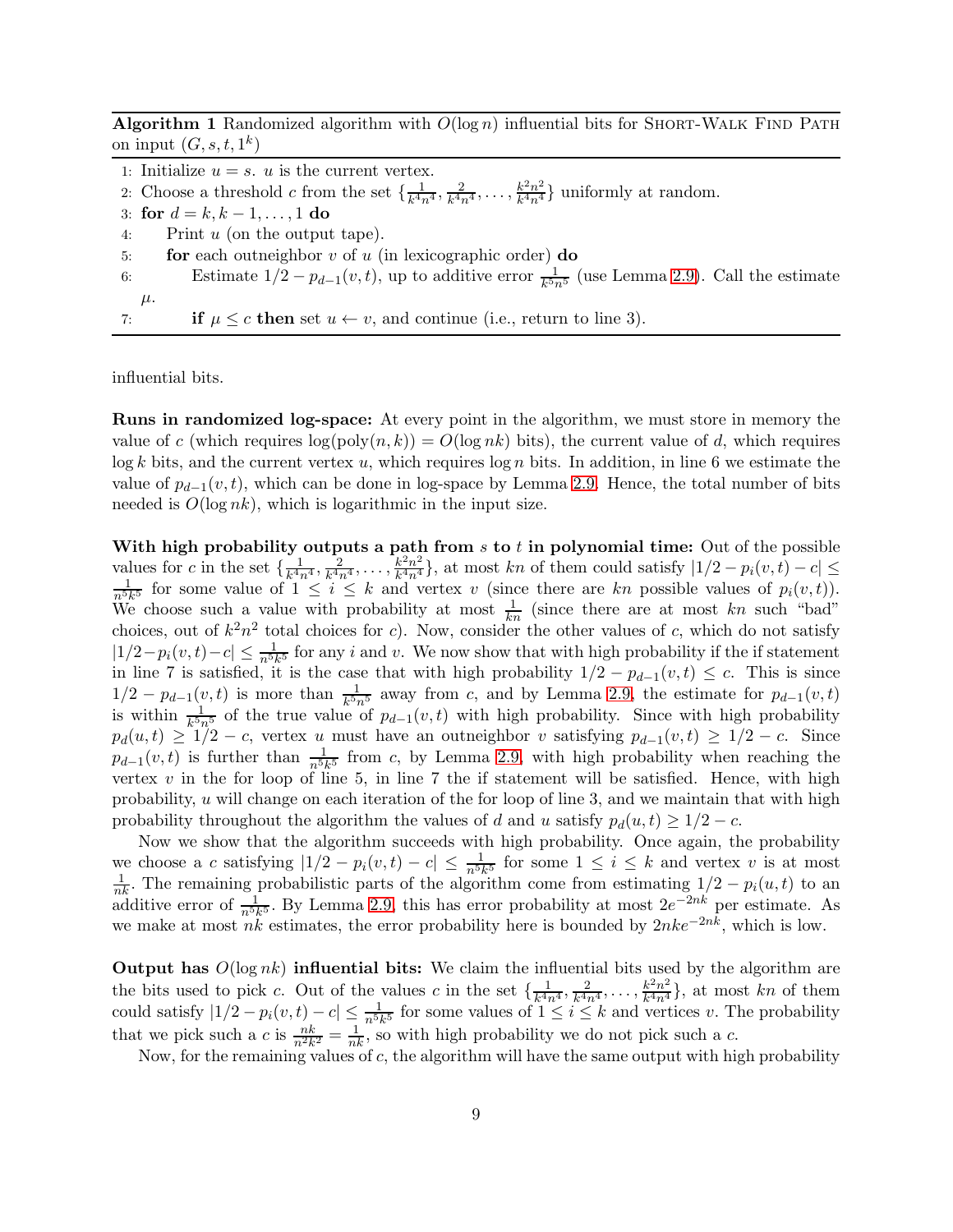over the remaining random bits. We note that the only other place where randomness is used is in line 6 to estimate  $\mu$ . Note that if  $1/2 - p_{d-1}(v, t) \le c$ , we also know that  $1/2 - p_{d-1}(v, t) \le c - \frac{1}{n^5 k^5}$ . Hence, by Lemma [2.9,](#page-4-3) the probability that in this case the if statement in line 7 is not satisfied is at most  $2e^{-2nk}$ . Similarly, if  $1/2 - p_{d-1}(v,t) \ge c$ , we know that  $1/2 - p_{d-1}(v,t) \ge c + \frac{1}{n^5k^5}$ , and so the if statement in line 7 is satisfied with probability at most  $2e^{-2nk}$ . Hence, with high probability (at least  $1 - 2nke^{-2nk}$ ) the if statement in line 7 is satisfied if and only if  $1/2 - p_{d-1}(v, t) \leq c$ , and so the output is the same for almost all choices of the remaining random bits.  $\Box$ 

Lemma [3.7](#page-8-0) immediately implies Theorem [3.5,](#page-7-0) completing the proof.

#### 3.5 Why we cannot try all possible thresholds

One idea to make the algorithm pseudo-deterministic would be to try every possible value of c (of which there are polynomially many, and therefore can be enumerated), thus removing the randomization required to sample c. This idea will not immediately provide a pseudo-deterministic algorithm, as we explain below.

Consider the approach of going over all possible values of c in some set and choosing the first "good one", i.e. the first value of c which is far from all values of  $1/2 - p_i(v, t)$ . The problem with such an algorithm is that for a fixed value of  $c$ , it may be hard to tell whether it is a "good" value of c. Suppose, for example, that we call a value "good" if it is at distance at least  $1/n^2k^2$  from any value of  $1/2 - p_i(v, t)$ . Then, if the distance is exactly  $1/n^2k^2$ , it is not clear how one can check if the value of c is good or not. If we simply estimate the values of  $1/2 - p_i(v, t)$  and see if out estimates are at distance at least  $1/n^2k^2$ , we will sometimes choose c, and sometimes we will not (depending on the randomness we use to test whether c is good). Hence, the algorithm will not be pseudo-deterministic, since this value of  $c$  will sometimes be chosen, and sometimes a different value of c will be chosen.

#### <span id="page-10-0"></span>3.6 Discussion of Algorithm [1](#page-9-0)

Algorithm [1](#page-9-0) has the property that its output, when viewed as a distribution depending on the random bits chosen by the algorithm, has entropy  $O(\log n)$ . This essentially follows from the fact that the output of Algorithm [1](#page-9-0) with very high probability depends on only its first  $O(\log n)$  random bits. Hence, after amplifying the success probability, one can show the entropy of the output would be  $O(\log n)$ . We note that for a pseudo-deterministic algorithm, the output has entropy less than 1. An arbitrary search-RL algorithm can have polynomial entropy.

Another way to view Algorithm [1](#page-9-0) is that with high probability, the output will be one of polynomially many options (as opposed to a unique option, which would be achieved by a pseudodeterministic algorithm). That is, for each input x, there exists a list  $L_x$  of polynomial size such that with high probability, the output is in  $L_x$ . This follows from the fact that with high probability, the output of Algorithm [1](#page-9-0) only depends on its first  $O(\log n)$  random bits. Therefore, with high probability, the output will be one of  $2^{O(\log n)} = \text{poly}(n)$  different paths. Another way to see this is that with high probability the outputted path depends only on the choice of  $c$ , and there are polynomially many  $(n^2k^2)$  possible values for c.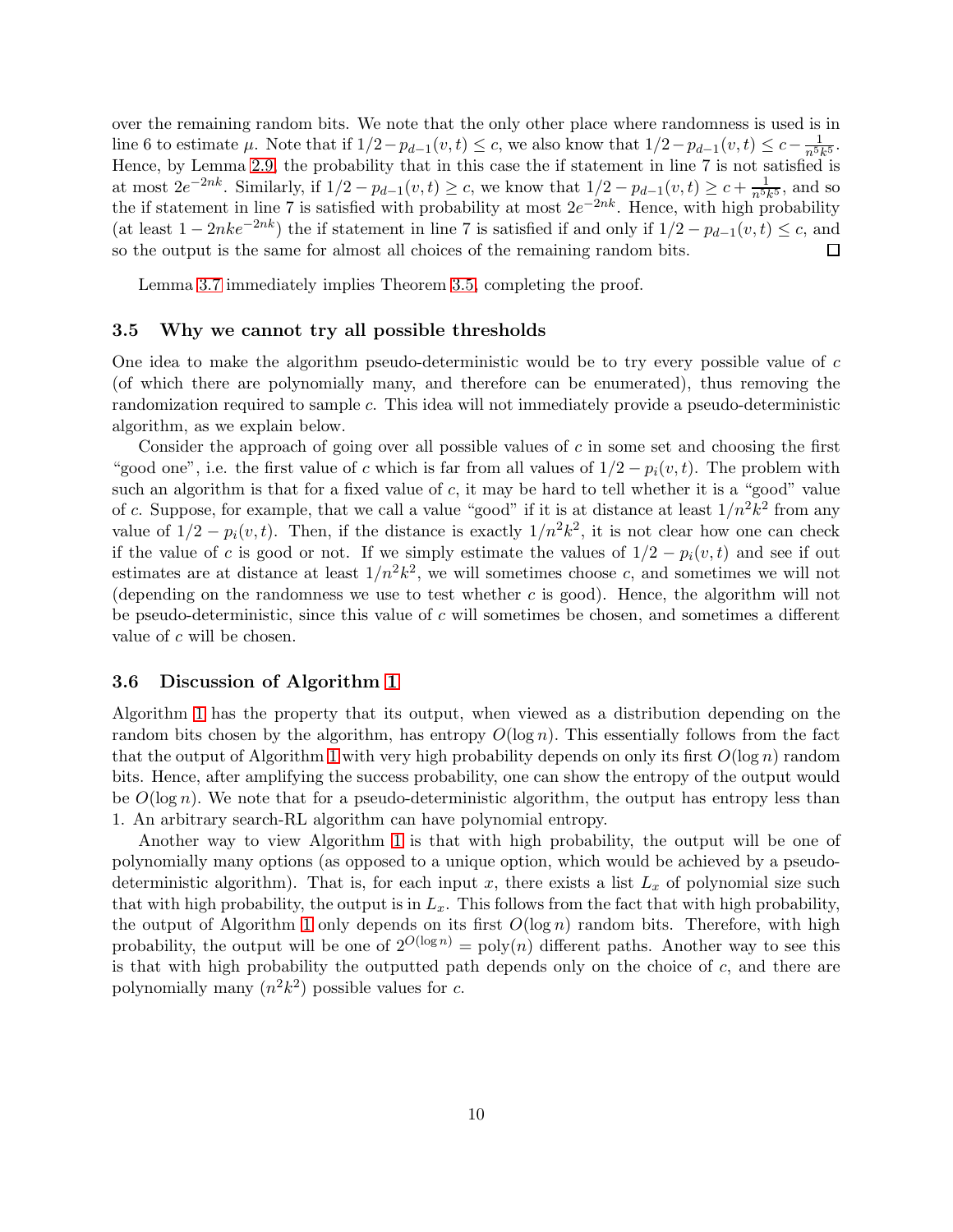## 4 Improved Pseudo-deterministic Algorithms for Connectivity

In this section, we show faster pseudo-deterministic algorithms for both undirected connectivity and directed connectivity in Eulerian graphs. While both of these problems have been shown to be in deterministic log-space [\[10,](#page-19-2) [11\]](#page-19-1), our algorithms here have a much lower run-time than those in [\[10,](#page-19-2) [11\]](#page-19-1).

We note that throughout this section, to compute runtime, instead of dealing with Turing machines, we assume that we can make the following queries in  $O(1)$  time: for a vertex v we can query the degree of vertex v, and given a vertex v and an integer i we can query the i-th neighbor of v (if v has fewer than i neighbors, such a query returns  $\perp$ ). In the case of an Eulerian graph, we assume that for a vertex v, we can query the degree of v, its i-th in-neighbor, and its i-th out-neighbor.

#### <span id="page-11-1"></span>4.1 Undirected Graphs

In this section, we present the algorithm for undirected graphs. Throughout we assume that we have a graph G (possibly with multiedges or self-loops) with n vertices and m edges, and we wish to find a path from vertex s to vertex  $t$  (assuming such a path exists). We will number the vertices from 1 to n, and refer to the  $k^{th}$  vertex as "vertex k". The idea for the algorithm is as follows. First, note that checking connectivity *using randomness* in undirected graphs is possible [\[1\]](#page-18-8): if vertices s and t are connected, then a random walk starting from s of length  $O(mn)$  will reach reach t with high probability:

<span id="page-11-0"></span>Lemma 4.1. *Given an undirected or Eulerian graph* G *and two vertices* s *and* t*, there exists a randomized algorithm running in time*  $O(mn)$  *that checks whether there exists a path from s to t, and succeeds with probability*  $1 - \frac{1}{n^{10}}$ .

A version of Lemma [4.1](#page-11-0) has been shown in [\[1\]](#page-18-8). For completeness, we include a proof in Appendix [A.](#page-19-5)

Now, we proceed to prove Theorem [1.2,](#page-2-0) restated here for convenience.

**Theorem** (Pseudo-deterministic Undirected Connectivity in  $\tilde{O}(mn^3)$  time,  $O(log n)$  space). Let G be a given undirected graph with n vertices and m edges. Given two vertices s and t of G which are connected, there is a pseudo-deterministic log-space algorithm which outputs a path from s to t. Furthermore, the algorithm runs in time  $\tilde{O}(mn^3)$ .

For our pseudo-deterministic algorithm for undirected connectivity, we use the following approach. We delete vertices of small ID from the graph one at a time (excluding s and  $t$ ), and check if vertex s is still connected to t. Now, suppose that after deleting vertices  $1, 2, 3, \ldots, k-1$ , excluding s and t, (recall that we number the vertices from 1 to n, and refer to the ith vertex as "vertex"  $i$ "), s is still connected to t. However, suppose that when we delete vertices  $1, 2, \ldots, k$ , vertex s is no longer connected to t. Then we will recursively find paths  $s \to k$  and  $k \to t$ . Repeating this process, we will get a path from  $s \to t$ .

Of course, as described, this algorithm will not run in log-space (since, for example, one must store in memory which vertices have been removed, as well as the recursion tree, both of which may require large space). With a few modifications though, one can adapt the algorithm to run in log-space. For a complete description of the algorithm, see Algorithm [2.](#page-12-0)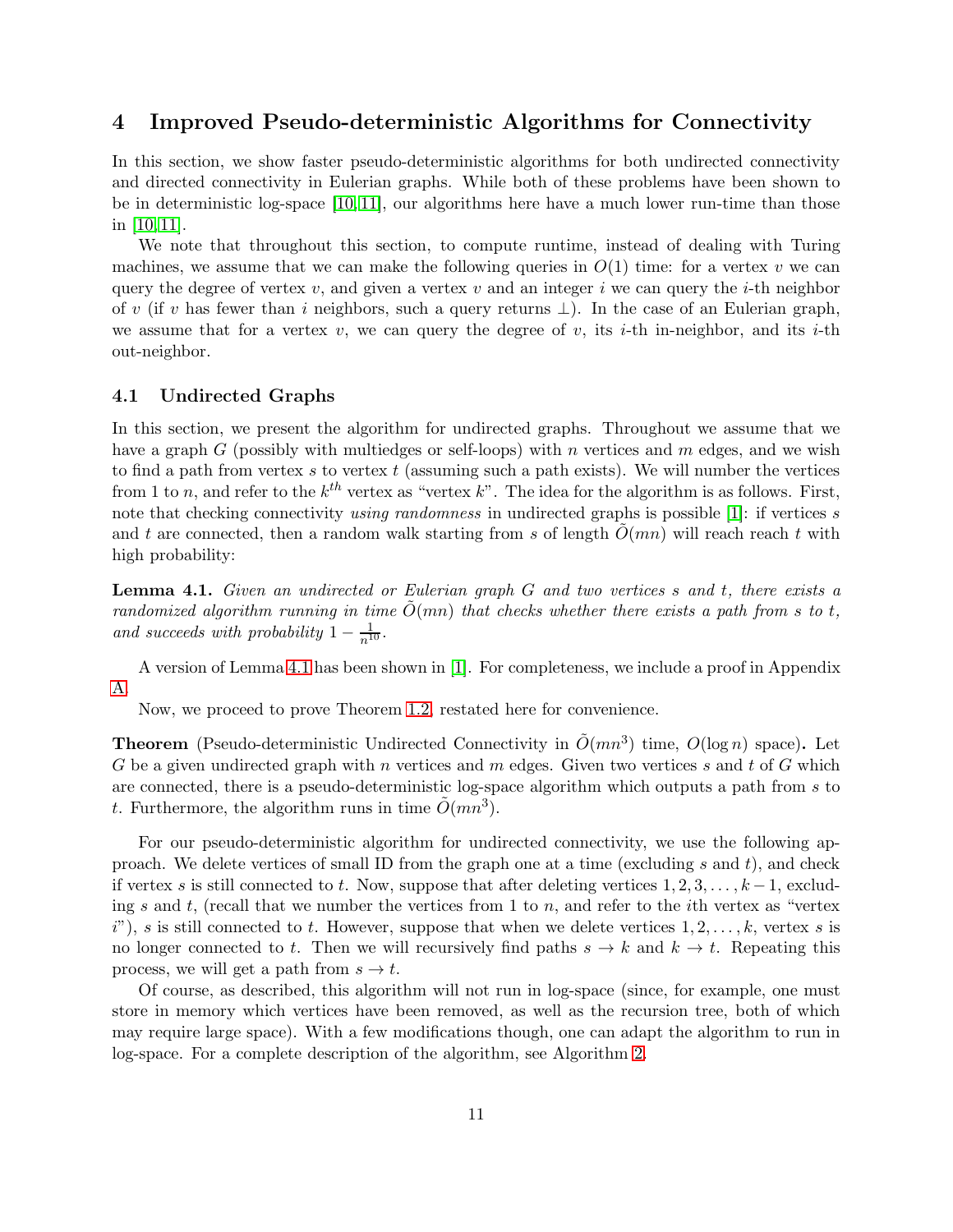<span id="page-12-0"></span>Algorithm 2 Pseudo-deterministic log-space algorithm for undirected connectivity.

1: Use Lemma [4.1](#page-11-0) to test if s and t are connected. If they are not, return "not connected"

2: Set  $v_{cur} = s$ .

- 3: while  $v_{cur} \neq t$  do
- 4: Set  $v_{dest} = t$
- 5: **for**  $k = 1, 2, ..., n$  do
- 6: if  $v_{cur}$  is adjacent to  $v_{dest}$  then set  $v_{cur} \leftarrow v_{dest}$ , print  $v_{cur}$  (on the output tape), and go to line 3.
- 7: **if**  $v_{cur}$  is not connected to  $v_{dest}$  in the graph with vertices  $v_{cur}$ ,  $v_{dest}$ , and  $k+1, k+2, \ldots, n$ (for a detailed description of the implementation of this step, see the proof of Lemma [4.2\)](#page-12-1) then set  $v_{dest} \leftarrow k$ .

We use the variables  $v_{cur}$  and  $v_{dest}$  to denote the vertex our walk is currently on and the vertex which is the destination (at the current level of the recursion).

<span id="page-12-1"></span>Lemma 4.2. *Given a graph* G*, Algorithm [2](#page-12-0) outputs a path from vertex* s *to* t *with high probability* (if such a path exists), and runs in pseudo-deterministic log-space and time  $\tilde{O}(mn^3)$ .

*Proof.* We begin by providing a more detailed description of the implementation of line 7. Then, we will analyze the algorithm in detail. Specifically, we will show that the algorithm returns a path from s to t with high probability, uses logarithmic space, runs in time  $\tilde{O}(mn^3)$ , and is pseudodeterministic.

**Description of line 7:** In order to check if  $v_{cur}$  and  $v_{dest}$  are connected, we run a random walk on the graph H with vertices  $v_{cur}$ ,  $v_{dest}$ , and  $k+1, k+2, \ldots, n$ . To do so, in each step of the random walk, if the walk is currently on v, we pick a random edge  $(v, u)$  adjacent to v, and test if the other endpoint u of the edge is in  $H$  (this can be done by testing if the ID of u is larger or smaller than k). If it is, the random walk proceeds to u. Otherwise, the random walk remains at v. To analyze the runtime of this walk, we note that such a walk is identical to a random walk on the graph H which is the graph induced by G on the vertices  $v_{cur}$ ,  $v_{dest}$ , and  $k + 1, k + 2, \ldots, n$ , along with self loops, where every edge  $(v, u)$  where  $v \in H$  and  $u \notin H$  is replaced by a self loop at v. Since this graph has fewer than n vertices, and at most m edges, by Lemma [4.1](#page-11-0) Line 7 takes time  $O(mn)$ .

**Returns a path from s to t with high probability:** The key claim is that the variable  $v_{cur}$ never returns to the same vertex twice, and changes in each iteration of the while loop in line 3. This implies the success of the algorithm since then after at most n iterations of line 3,  $v_{cur}$  must have achieved the value of t at some point.

To prove that  $v_{cur}$  never returns to the same vertex twice, and changes in each iteration of the while loop, we consider the "destination sequence" of the vertex  $v = v_{cur}$ . We define the destination sequence of v to be the sequence of values the  $v_{dest}$  variable takes during the period when  $v = v_{cur}$ . That is, the destination sequence of some vertex  $v = v_{cur}$  is  $(t, c_1, c_2, \ldots, c_i)$  where  $c_j$  is the value of  $k$  on the j<sup>th</sup> time that the if statement in line  $7$  evaluated to True. Note that the destination sequence is a function of a vertex (i.e., the sequence of values the  $v_{dest}$  variable takes during the period when  $v = v_{cur}$  depends only on v, assuming line 7 was implemented successfully). It's worth noting that since during the period that  $v_{cur} = v$ , the value of k only increases, so for a destination sequence  $(t, c_1, c_2, \ldots, c_i)$  we have  $c_1 < c_2 < \ldots < c_i$ .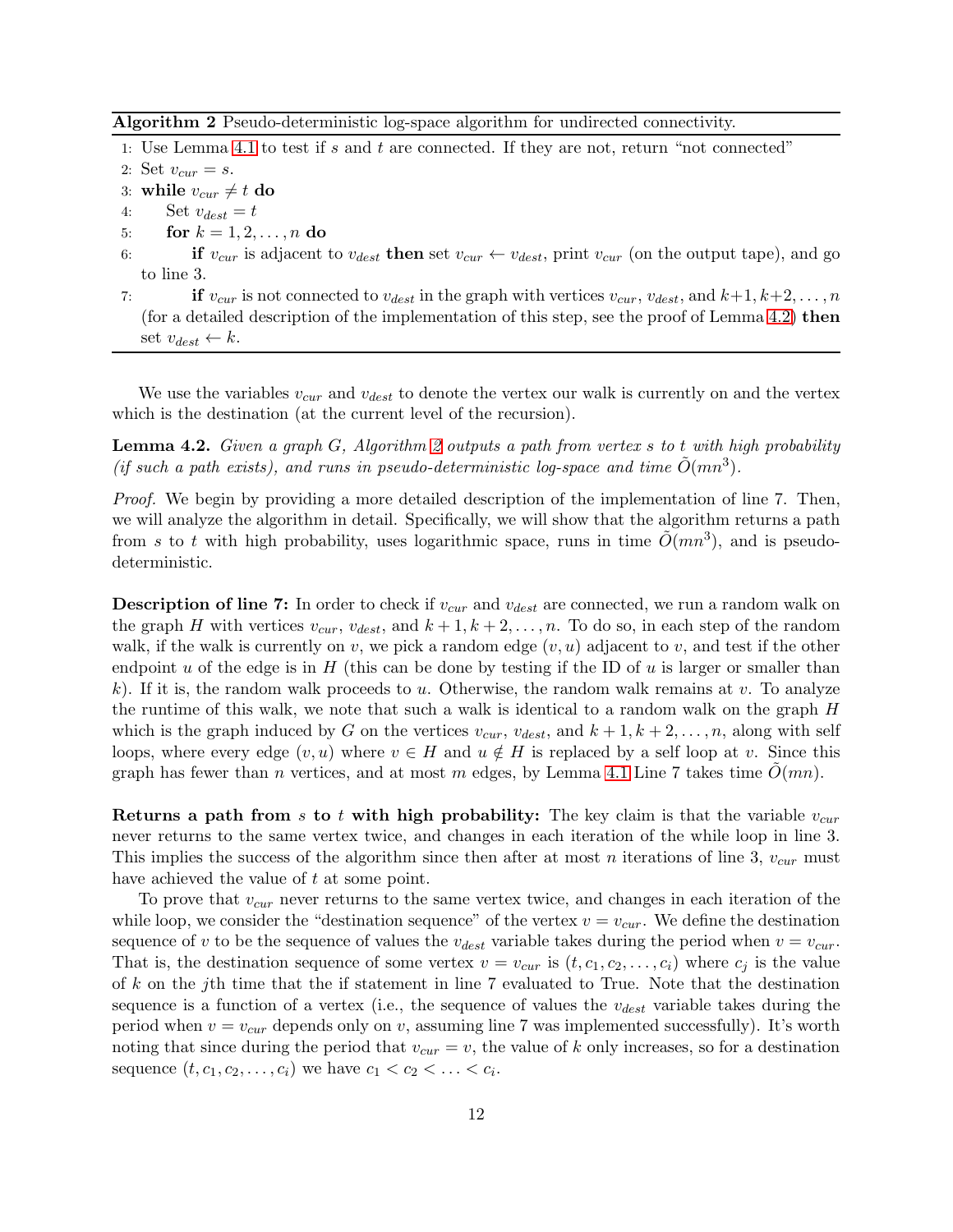We note that  $c_{j+1}$  is the smallest integer such on the graph G induces on the vertices  $v_{cur}, c_j$ , and  $c_{j+1}$  + 1,  $c_{j+1}$  + 2,  $c_{j+1}, \ldots, n$ , the vertex  $v_{cur}$  is not connected to  $c_j$ 

Consider the following total ordering on sequences. A sequence  $C = (t, c_1, c_2, \ldots, c_i)$  is larger than  $D = (t, d_1, d_2, \ldots, d_i, \ldots, d_j)$  if either  $c_\ell = d_\ell$  for all  $1 \leq \ell \leq i$  (and  $i < j$ ), or for the first value of  $\ell$  for which  $c_{\ell} \neq d_{\ell}$ , we have  $c_{\ell} > d_{\ell}$ . Otherwise, if  $C \neq D$ , we say that  $C < D$ .

We claim that during the algorithm, the destination sequences strictly increase according to the above ordering whenever the value of  $v_{cur}$  changes, which happens every time Algorithm [2](#page-12-0) returns to Line 3. Note that this would imply that  $v_{cur}$  never achieves the same vertex v twice (if it does, that contradicts the fact that the destination sequence of  $v_{cur}$  must have increased). Hence, it will suffice to show that the destination sequence of  $v_{cur}$  increases according to the above ordering whenever Algorithm [2](#page-12-0) returns to Line 3.

Suppose that  $u = v_{cur}$ . Let the destination sequence of u be  $(t, c_1, c_2, \ldots, c_i, u')$ , where the next value achieved by  $v_{\text{cur}}$  is u'. By construction, we have that  $c_1 < c_2 < \cdots < c_i < u'$ . Also, let the destination sequence of u' be  $(t, d_1, d_2, \ldots, d_i, \ldots, d_j)$ , where we similarly have that  $d_1 < d_2 < \cdots < d_j$ . We will show that the destination sequence of u' is larger than that of u under the ordering defined above.

First, we claim that  $c_{\ell} = d_{\ell}$  for  $1 \leq \ell \leq i$ . We can show this by induction. We first show that  $c_1 = d_1$ . Indeed, we have that  $d_1 \leq c_1$  because deleting vertices  $1, 2, \ldots, c_1$  (which doesn't include u') from the graph will disconnect u' from t, as u and u' are adjacent. To show that  $d_1 \geq c_1$ , we show that there is a path from  $u'$  to t that doesn't use any vertices (other than maybe t) with labels less than  $c_1$ . Indeed, deleting vertices  $1, 2, \ldots, u'$  disconnected u from  $c_i$ , but deleting  $1, 2, \ldots, u'-1$ didn't, so there is a path from  $u'$  to  $c_i$  that doesn't use any vertices (other than  $c_i$ ) with labels less that u'. Similarly, for any  $2 \leq j \leq i$ , deleting vertices  $1, 2, \ldots, c_j$  disconnected u from  $c_{j-1}$ , but deleting  $1, 2, \ldots, c_j - 1$  didn't. Therefore, there is a path from  $c_j$  to  $c_{j-1}$  that doesn't use any vertices (other than  $c_{j-1}$ ) with labels less than  $c_j$ . Finally, there is a path from  $c_1$  to t that doesn't use any vertices (other than maybe  $t$ ) with labels less than  $c_1$ . By merging all these paths together at the endpoints, we get a path from  $u'$  to t doesn't use any vertices with labels less than  $c_1$ , as desired. This implies  $c_1 \leq d_1$ . Combining this with  $c_1 \geq d_1$  which we showed above, we now have  $c_1 = d_1$ . Now, for some integer  $p < i$ , assume by induction that  $c_{\ell} = d_{\ell}$  for all  $1 \leq \ell \leq p$ . We want to show that  $c_{p+1} = d_{p+1}$ . This can be shown using the exact same argument for showing that  $c_1 = d_1$ , with t replaced by  $c_p$ . Therefore, we have that  $d_{p+1} = c_{p+1}$ . Now, by the same argument again (with t replaced by  $c_i$ ), we can show that either  $d_{i+1} > u'$ , or  $d_{i+1}$  doesn't exist. The former occurs when  $u'$  and  $c_i$  aren't adjacent, and the latter happens when they are. Thus, the destination sequence of  $u'$  is larger than that of  $u$  under the ordering: all the first  $i$  entries stay the same, and we either delete the last entry, or make it larger. Thus,  $v_{cur}$  never returns to the same vertex. Hence, it must eventually reach t, proving that the algorithm returns a path from s to t.

To show that the algorithm succeeds with high probability, note that the only lines which are probabilistic are lines 1 and 7. For each execution of these lines, it has failure probability at most  $\frac{1}{n^{10}}$  by Lemma [4.1.](#page-11-0) Each of these lines is run at most  $n^3$  times, so the total failure probability is bounded by  $O\left(\frac{1}{n^7}\right)$ .

Uses  $O(\log n)$  space: At every point in the algorithm, the following is stored:  $v_{cur}$ ,  $v_{dest}$ , and k (all of which require space  $O(\log n)$ ). In addition, in line 7 the algorithm will run a random walk, which will require storing the id of the current vertex, as well as a counter storing how many steps of the random walk have been executed. Both of these can be stored using logarithmic space.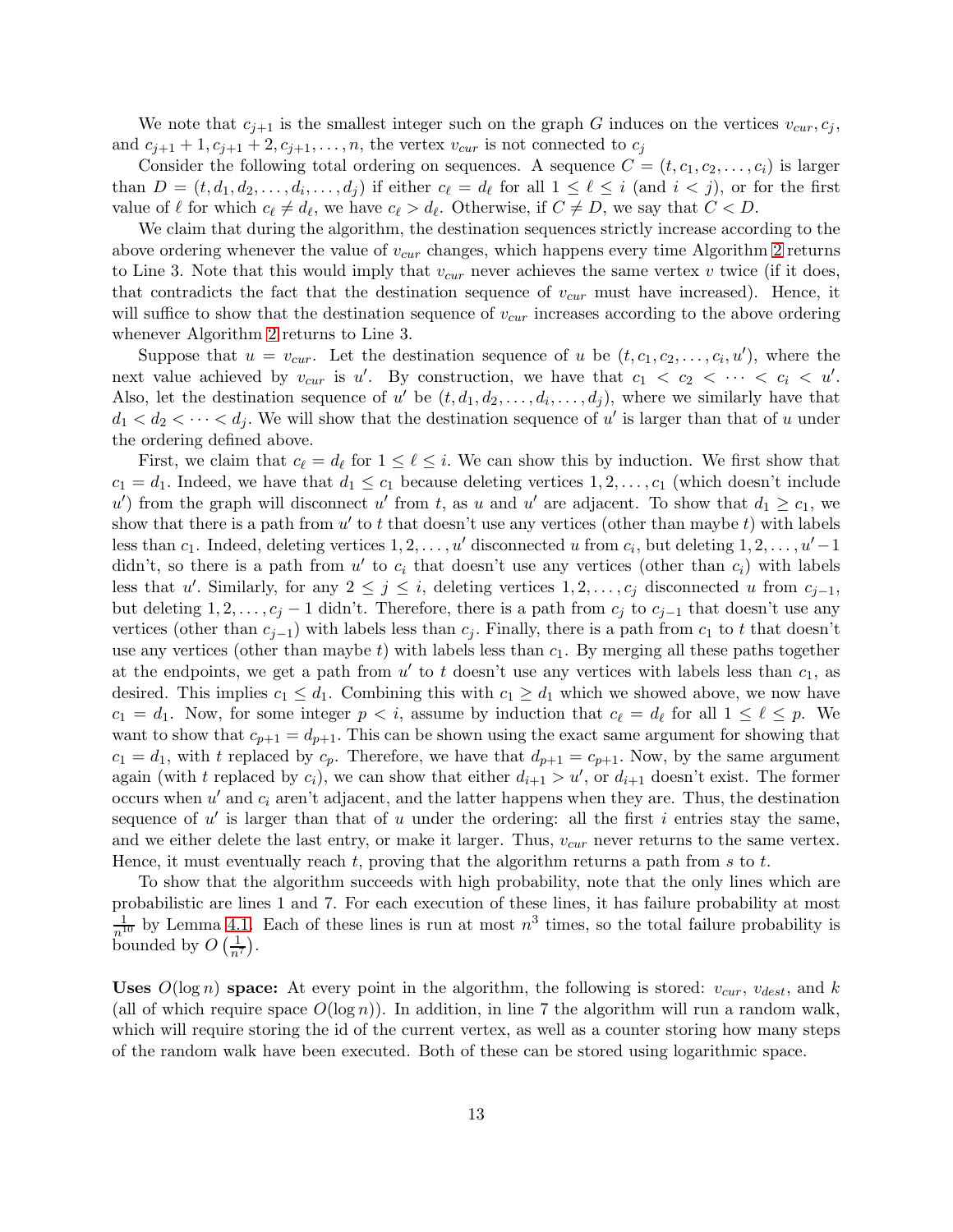**Runs in time**  $\tilde{O}(mn^3)$ :  $v_{cur}$  can take at most n different values and with high probability does not take the same value more than once (see the paragraph above on why the algorithm returns a path with high probability for a proof of this fact). Since  $v_{cur}$  changes its value in each iteration of the while loop, line 3 executes at most  $n$  times. Line 5 runs at most  $n$  times. Line 6 is checkable in  $O(\log n)$  time, and line 7 runs in time  $O(mn)$  as shown earlier in the proof (as part of the description of line 7). Therefore, the total runtime is  $\tilde{O}(n \times n \times mn) = \tilde{O}(mn^3)$ , as desired.

Is pseudo-deterministic: Randomness is only used in lines 6 and 7, and this is only for checking connectivity. Testing connectivity is a pseudo-deterministic protocol since given two vertices, with high probability when testing for connectivity twice, the same result will be output (namely, if the two vertices are connected, with high probability the algorithm will output that they are connected in both runs. If the two vertices are not connected, with high probability the algorithm will output that they are not connected in both runs). Since all uses of randomization is for checking connectivity in a pseudo-deterministic fashion, the algorithm as a whole is pseudo-deterministic.  $\Box$ 

#### <span id="page-14-0"></span>4.2 Eulerian Graphs

In this section, we show an efficient pseudo-deterministic log-space algorithm for finding paths in Eulerian graphs (directed graphs such that for every vertex  $v$ , the indegree and outdegree of  $v$  are equal). Recall that in our model of computation, for a vertex  $v$ , we can query either the degree of v, the *i*-th in-neighbor of v, or the *i*-th out-neighbor of v in  $O(1)$  time. We will prove Theorem [1.3,](#page-2-1) repeated below for convenience:

**Theorem** (Connectivity in Eulerian graphs in in  $\tilde{O}(m^5n^3)$  time,  $O(\log n)$  space). Given an Eulerian graph G and two vertices s and t where there exists a path from s to t, there is a pseudo-deterministic log-space algorithm which outputs a path from  $s$  to  $t$ . Furthermore, the algorithm runs in time  $\tilde{O}(m^5n^3)$ .

The algorithm will be a variation on the algorithm for undirected graphs of Subsection [4.1.](#page-11-1)

First, note that as in the case with undirected graphs, checking connectivity in Eulerian graphs can be done efficiently using a randomized algorithm (see Lemma [4.1\)](#page-11-0). We first would like to note that the algorithm for undirected graphs doesn't immediately generalize to the Eulerian case. This is because the algorithm for undirected graphs involves checking for connectivity on the graph G with some vertices (and their adjacent edges) removed. The reason it is possible to check connectivity in this modified graph is that after removing vertices, the resulting graph is still undirected. However, in the Eulerian case, removing vertices along with their edges may result in a non-Eulerian graph. So, instead of removing vertices from the graph, we instead remove directed cycles in the graph. One of the key observations is that when deleting a cycle, the resulting graph is still Eulerian, so we can apply Lemma [4.1](#page-11-0) to test for connectivity.

At the high level, the algorithm proceeds as follows: we remove directed cycles from the graph and check (using randomization) whether vertex  $t$  can be reached from vertex  $s$ . If it can, we continue removing cycles. If not, then we recursively try to go from vertex s to some vertex on the cycle whose deletion disconnects vertex s and t (call this cycle  $C$ ). After we find a path to some vertex on the cycle  $C$ , note that there exists a vertex  $v$  on  $C$  such that deleting  $C$  does not disconnect v from t. So we then walk on the cycle to v, and then recursively apply the algorithm to find a path from  $v$  to  $t$ .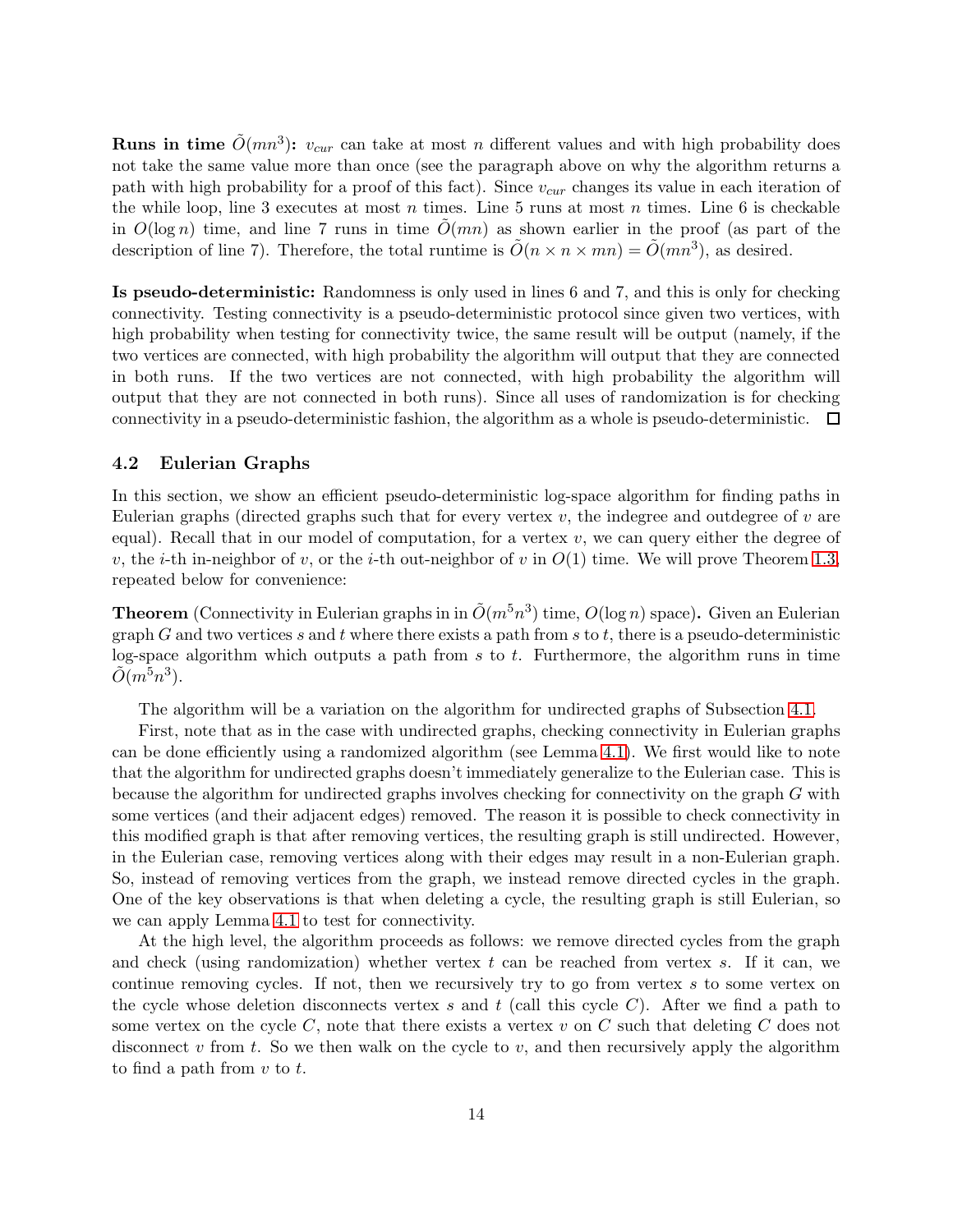As described, this algorithm will not work in log-space, because it is not clear how the algorithm can store in memory a description of which cycles have been deleted. The following lemma provides us with a way to delete cycles in a specified way, so we can compute in log-space whether an edge is part of a deleted cycle or not.

<span id="page-15-2"></span>Lemma 4.3. *Let* E *be the set of edges of* G*. There exists a log-space-computable permutation*  $f: E \to E$  *that satisfies the following property: if e is an inedge of vertex v, then*  $f(e)$  *is an outedge of* v. In particular, this condition implies for any edge e, we have that  $e, f(e), f^2(e), \ldots$  forms a *cycle in* G*.*

*Proof.* Take a vertex v of indegree d, and take some ordering of its inedges  $e_1^{\text{in}}, e_2^{\text{in}}, \ldots, e_d^{\text{in}}$  (say, in lexicographic order), and some ordering of the outedges  $e_1^{\text{out}}, e_2^{\text{out}}, \ldots, e_d^{\text{out}}$  (say again, in lexicographic order). Then simply set  $f(e_i^{\text{in}}) = e_i^{\text{out}}$ .  $\Box$ 

Note that in our model, computing  $f(e)$  takes  $O(n)$  time for each edge e. In particular, for a cycle  $C_i$  formed by repeatedly applying f to some edges, and an edge e in the cycle, computing the next edge in the cycle takes time  $O(n)$ .

The importance of the lemma is that it provides us with a way to delete cycles in some order: we begin from the "smallest" edge (in whatever ordering) and delete the cycle associated with that edge. Then, we pick the second smallest edge, and delete its cycle, etc. When executing this algorithm, we may try to delete a cycle multiple times, since multiple edges correspond to the same cycle, but this will not be an issue.

See Algorithm [3](#page-15-0) for a precise description of the algorithm. As in the undirected case, we use the variables  $v_{cur}$  and  $v_{dest}$  to denote the vertex our walk is currently on and the current destination. We let the set of  $e_i$  be the edges in G (we denote the set of edges of G as E), and let  $C_i$  be the cycle  $(e_i, f(e_i), f^2(e_i), \ldots, e_i)$  in G. We note that it is possible for  $C_i$  and  $C_j$  to have the same set of edges for  $i \neq j$  (this will not affect the correctness of the algorithm).

<span id="page-15-0"></span>Algorithm 3 Pseudo-deterministic log-space algorithm for connectivity in Eulerian digraphs.

1: Set  $v_{cur} = s$ . Write  $v_{cur}$  on the output tape. 2: while  $v_{cur} \neq t$  do 3: Set  $v_{dest} = t$ . 4: for  $k = 1...m$  do 5: if  $v_{cur}$  and  $v_{dest}$  are not connected using only edges in  $E \setminus \{C_1, \ldots, C_k\}$  (more details of the implementation of this step are in the body of the paper in the proof of Lemma [4.4\)](#page-15-1) then 6: if  $v_{cur} \in C_k$  then 7: Find a vertex  $v \in C_k$  such that v and  $v_{dest}$  are connected using edges only in  $E \setminus \{C_1, \ldots, C_k\}.$ 8: Walk on  $C_k$  from  $v_{cur}$  until you reach v, print the vertices on this path (on the output tape). 9: Set  $v_{cur} \leftarrow v$ , return to top of while loop. 10: else 11: Find a vertex  $v \in C_k$  such that  $v_{cur}$  can get to v in  $G \setminus \{C_1, \ldots, C_k\}$ 12:  $\qquad \qquad \text{Set } v_{dest} \leftarrow v.$ 

<span id="page-15-1"></span>**Lemma 4.4.** Algorithm [3](#page-15-0) runs in time  $\tilde{O}(m^5n^3)$ , is pseudo-deterministic, uses logarithmic space, *and outputs a path from* s *to* t *with high probability.*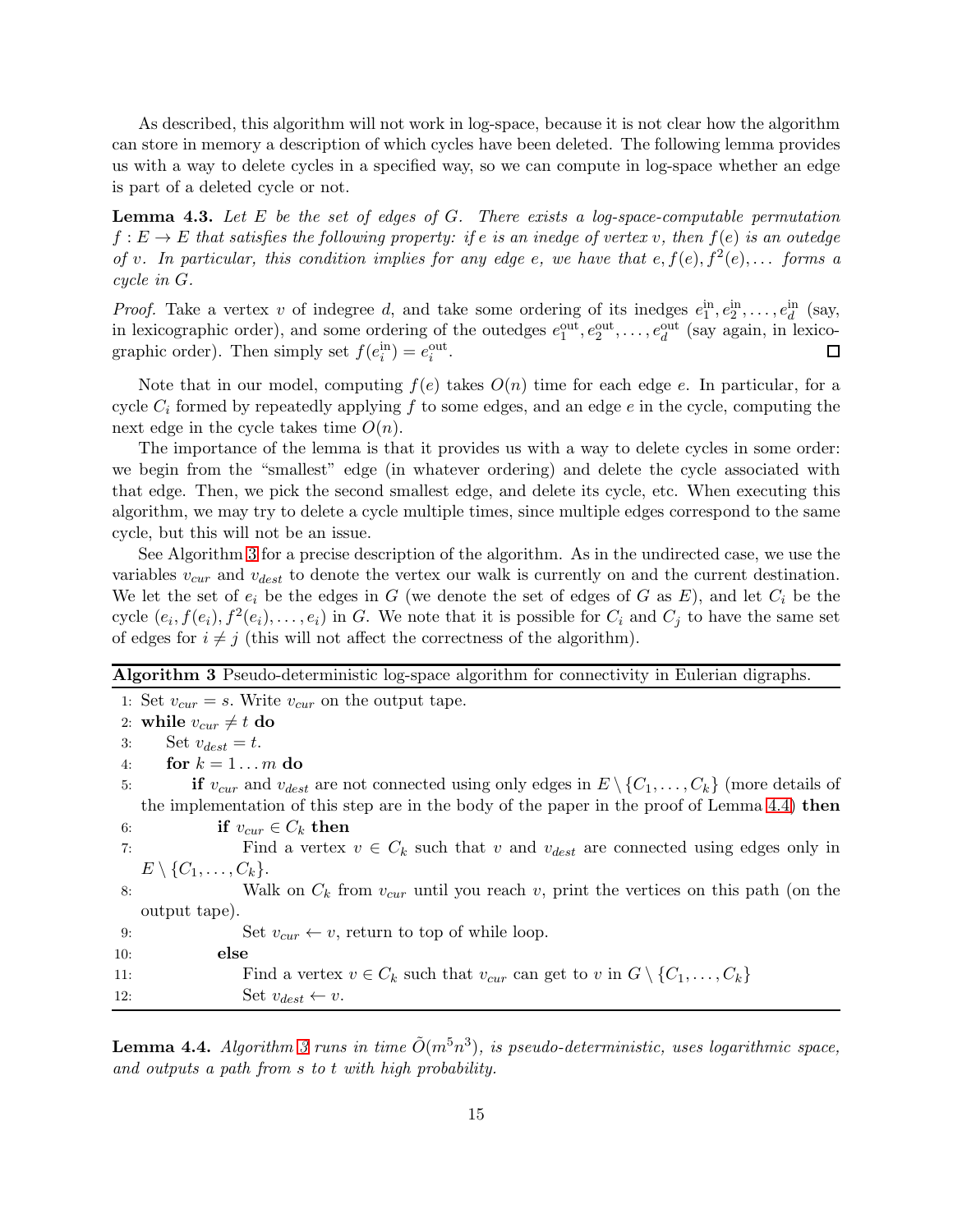*Proof.* We first give a more detailed description of the implementation of line 5. Then, we analyze the algorithm in steps, first showing that it returns a path with high probability, and then showing that it runs in pseudo-deterministic log-space with runtime  $\tilde{O}(m^5n^3)$ . The proof closely follows the approach of the proof in the undirected case.

Implementation of line 5: Below, we describe the details of the implementation of step 5. As done in the proof of Lemma [4.1](#page-11-0) in Appendix [A,](#page-19-5) we check connectivity by making every edge in the graph  $G$  undirected, and then perform a random walk on the undirected graph  $G$ . The key difficulty is to ensure that we can check if an edge is in one of the deleted cycles efficiently in log-space.

Say that we are on vertex  $u$ , and the randomly chosen neighbor which is next in the random walk is v. Let e be the edge between u and v. We wish to check whether e is in any of the cycles  $C_1, C_2, \ldots, C_k$ . To check whether edge e is on the cycle  $C_i$ , we can check whether e is any of the edges  $e_i, f(e_i), f^2(e_i), \ldots e_i$ , which can all be computed in log-space. To see if e is on any of the cycles  $C_1, \ldots, C_k$ , we check if e is in each of the  $C_i$ . Each such check takes time  $O(mn)$  (since the cycle is of length  $O(m)$ , and given an edge e, computing the next edge in the cycle takes time  $O(n)$ ). Hence, in total it takes time  $O(kmn)$ .

Now, if e is on one of the cycles, the random walk stays at  $u$ , and otherwise the random walk proceeds to v. It is clear that this is equivalent to taking a random walk on the graph  $G'$ , where  $G'$  is the graph G but with all edges  $(u', v')$  in at least one of the cycles  $C_1, \ldots, C_k$  replaced with a self-loop at  $u'$  (since, if such an edge is chosen, the random walk stays at  $u'$ . As  $G'$  still has at most m edges and n vertices, checking connectivity takes  $O(mn)$  time by Lemma [4.1.](#page-11-0)

**Returns a path with high probability:** As in the undirected case, the main claim is that  $v_{cur}$ never repeats a vertex on two different iterations of the while loop of line 2. To prove that  $v_{cur}$  is never repeated, we will use the notion of the "destination sequence", similar to the undirected case. We note that our definition here of a destination sequence is different from the definition in the undirected case. We say that the associated destination sequence to  $v_{cur}$  is the sequence of cycles  $(C_{i_1}, C_{i_2}, \ldots, C_{i_k})$ , where we add  $C_{i_j}$  to the sequence if the if statement of step 5 of the algorithm was true when  $k = i_j$ . Note that this implies that  $i_1 \leq i_2 \leq \cdots \leq i_k$ .

Now, as in the proof of Lemma [4.2,](#page-12-1) we give a total ordering on all destination sequences. Consider two destination sequences  $i = (C_{i_1}, C_{i_2}, \ldots, C_{i_k})$  and  $j = (C_{j_1}, C_{j_2}, \ldots, C_{j_k}, \ldots, C_{j_m})$ . Say that *i* is greater than *j* if either  $i_{\ell} = j_{\ell}$  for all  $1 \leq \ell \leq k$  (and  $k < m$ ), or for the smallest value of  $\ell$ such that  $i_{\ell} \neq j_{\ell}$ , we have that  $i_{\ell} > j_{\ell}$ . Otherwise, if  $i \neq j$ , then say that  $i < j$ .

Now, we proceed to prove that  $v_{cur}$  never repeats a value. Say that  $v_{cur}$  is set to  $v'_{cur}$  after one loop of line 2. Let the destination sequence of  $v_{cur}$  be  $i = (C_{i_1}, C_{i_2}, \ldots, C_{i_k})$  and let the corresponding destination sequence of  $v'_{cur}$  be  $(C_{j_1}, C_{j_2}, \ldots, C_{j_m})$ . First, we claim that  $i_p = j_p$  for all  $1 \leq p \leq k-1$ . This is because  $v_{cur}$  is connected to  $v'_{cur}$  via cycle  $C_{i_k}$ , so deleting  $C_{i_p}$  disconnects  $v_{cur}$  and  $v_{dest}$  if and only if it disconnects  $v'_{cur}$  and  $v_{dest}$ . As in the proof of Lemma [4.2,](#page-12-1) we have two situations now. One case is that  $v'_{cur} \in C_{i_{k-1}}$ , and therefore,  $m = k - 1$  (the destination sequence for  $v'_{cur}$  is one shorter than that of  $v_{cur}$ ). The other is that  $v'_{cur} \notin C_{i_{k-1}}$ , and therefore,  $j_k \ge i_k$ , as deleting  $C_{i_k}$  doesn't disconnect  $v'_{cur}$  and  $v_{dest}$  by the condition of line 7 of the algorithm. So the destination sequence of  $v'_{cur}$  is greater than that of  $v_{cur}$  under the total ordering described above, which implies that  $v_{\text{cur}}$  can never repeat a vertex.

To see that the algorithm succeeds with high probability, note that the only randomness is in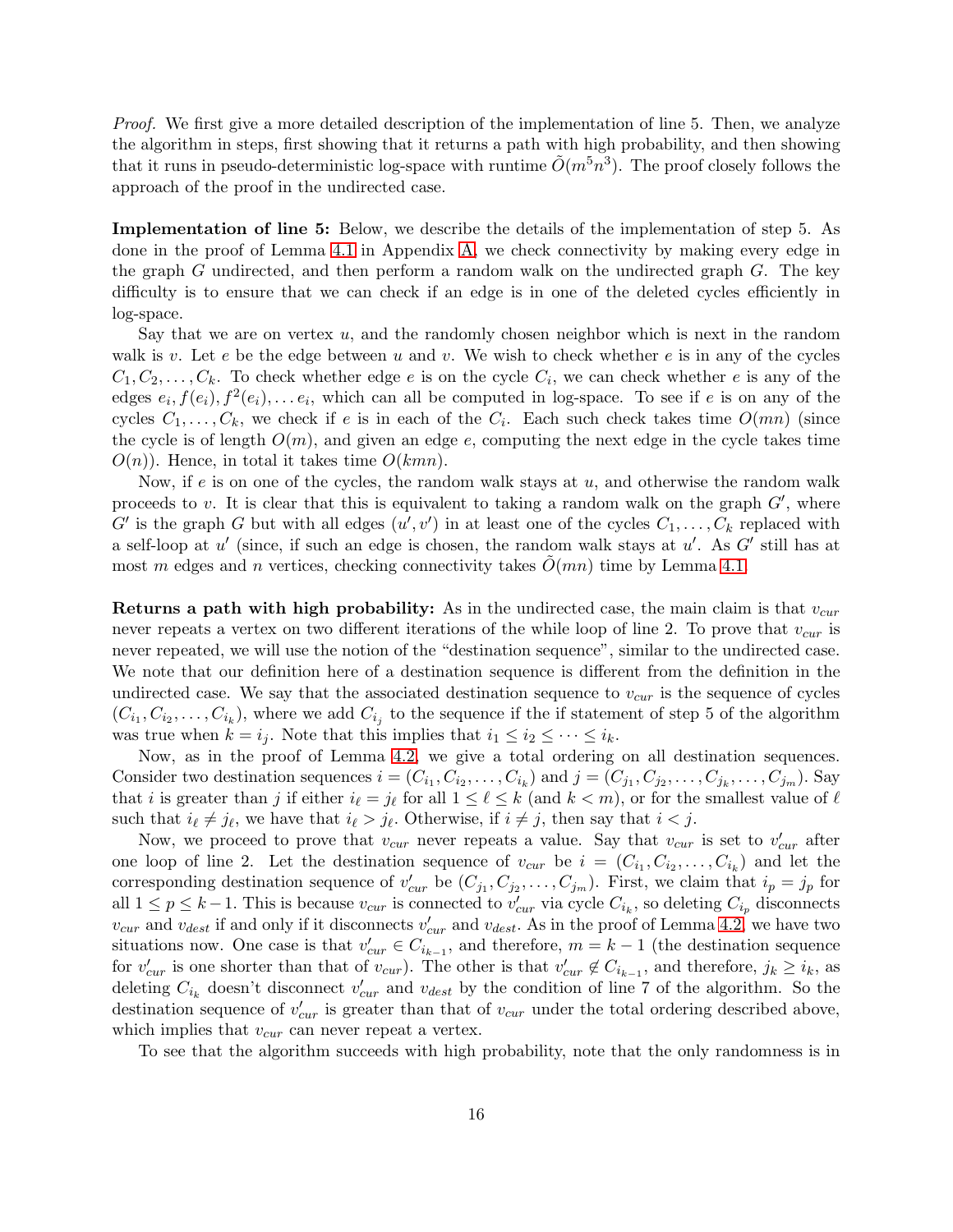lines 5, 7, and 11 for checking connectivity between two vertices. We will check connectivity at most  $O(nm^2)$  times, so the failure probability is bounded by  $\frac{nm^2}{n^{10}}$  by Lemma [4.1,](#page-11-0) as desired.

Uses  $O(\log n)$  space: The information our algorithm needs to store is: s, t,  $v_{cur}$ ,  $v_{dest}$ , and k. After that, by Lemma [4.3,](#page-15-2) we can compute whether an edge e is part of a cycle  $C_k$  is log-space, and testing whether two vertices are connected in an Eulerian graph can be done in (randomized) log-space by Lemma [4.1.](#page-11-0) Therefore, everything can be implemented in log-space.

**Runs in time**  $\tilde{O}(m^5n^3)$ : Line 2 repeats at most n times since  $v_{cur}$  never repeats, and Line 4 repeats at most m times since there are m possible values for k. Due to Lemma [4.1,](#page-11-0) each execution of Line 5 takes  $\tilde{O}(mn) \times O(m^2n)$  time, where the  $O(m^2n)$  comes from having to check whether each edge we try to use comes from one of the cycles  $C_1, \ldots, C_k$  (a factor m from the fact that there are up to m cycles  $C_i$ , a factor m from the fact that the size of each  $C_i$  is at most m, and a factor  $O(n)$  because given some edge  $e$  in  $C_i$ , computing the next edge in the cycle takes time  $O(n)$ . Line 7 and 11 take time  $O(m) \times O(mn) \times O(m^2n)$ , for the same reason as above, except with the extra  $O(m)$  factor for having to check all vertices on the cycle  $C_k$ . Therefore, our runtime bound is  $O(n) \times O(m) \times (\tilde{O}(mn) \times O(m^2) + O(m) \times \tilde{O}(mn) \times O(m^2n)) = \tilde{O}(m^5n^3)$ , as desired.

Is pseudo-deterministic: The only randomness is used to check connectivity between pairs of vertices. As each of these checks succeeds with high probability, this clearly implies that our randomness used will not affect the output of the algorithm, since if the two vertices tested are connected, with high probability the same result (of "accept") will be outputted, and if the two vertices tested are not connected, with high probability the same result (of "reject") will be outputted.  $\Box$ 

### 5 Discussion

The main problem left open is that of search-RL vs pseudo-deterministic-L:

Problem 5.1. Can every problem in search-RL be solved pseudo-deterministically in RL?

A notable open problem in complexity is whether  $NL$  equals  $UL$ . It is known that under randomized reductions, with *two way access* to the random bits, NL is reducible to UL (in fact, it is reducible to  $UL \cap colUL$  [\[12\]](#page-19-0). It is not known whether NL is reducible to UL when given one-way access to the random bits. A reproducible reduction from NL to UL would imply such a result, giving us the following problem:

Problem 5.2. Does there exist a reproducible log-space reduction from NL to UL?

Another interesting problem would be to fully derandomize the pseudo-deterministic algorithms we present for undirected and Eulerian connectivity, in order to get deterministic log-space algorithms which work in low polynomial time.

**Problem 5.3.** Does there exists a deterministic log-space algorithm for undirected connectivity (or connectivity in Eulerian graphs) using low time complexity?

There are several natural extensions of the notion of reproducibility to the time-bounded setting, some which may be worth exploring. A noteworthy extension is that of low-entropy output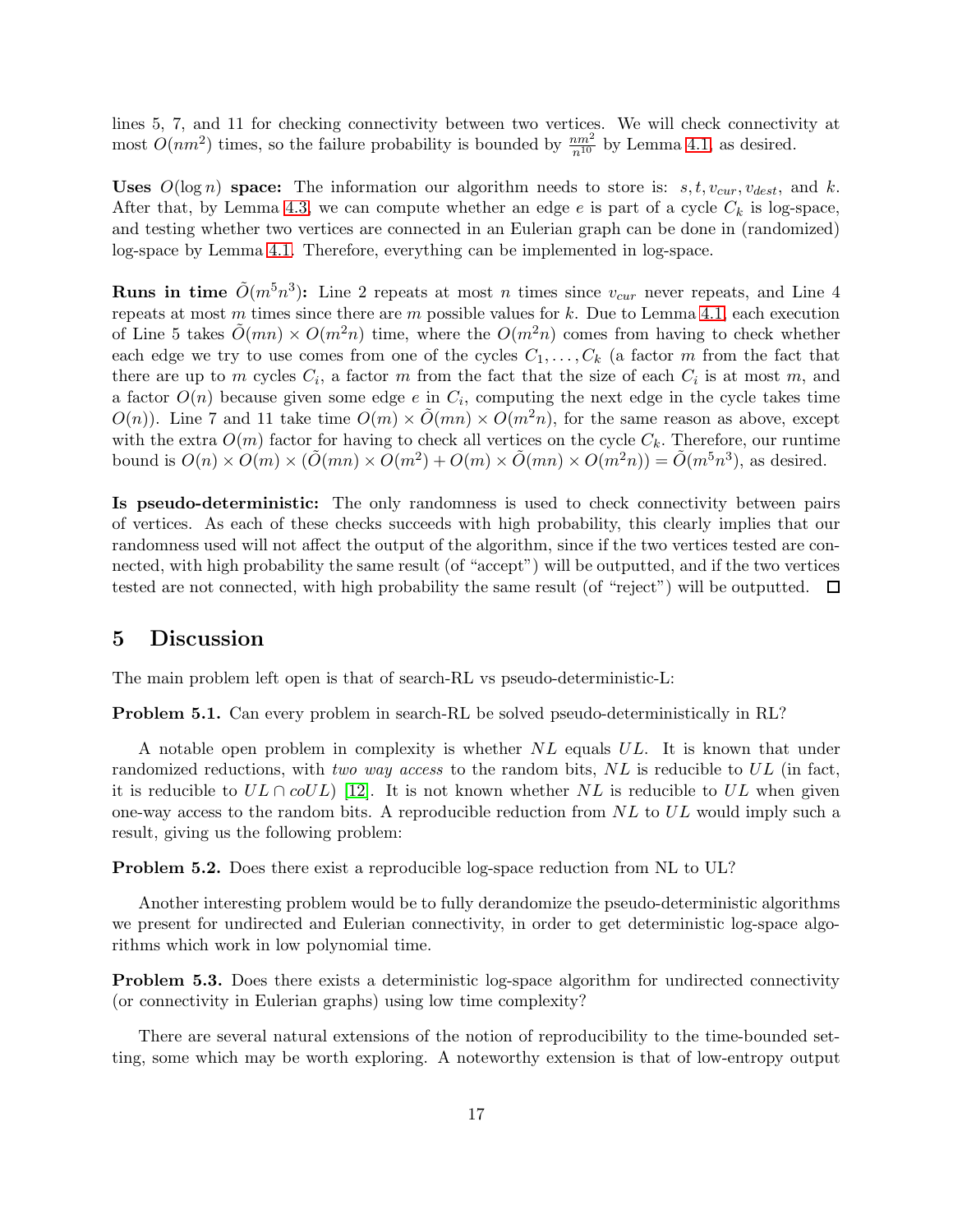algorithms. Our algorithm for search-RL has the property that its output, when viewed as a random variable depending on the random choices of the algorithm, has  $O(\log n)$  entropy. It may be interesting to understand such algorithms in the context of time-bounded computation.

**Problem 5.4.** Let search-BPP( $log n$ ) be the set of problems solvable by randomized polynomial time machines, whose outputs (when viewed as random variables depending on the random choices of the algorithms) have  $O(\log n)$  entropy. What is relationship between search-BPP( $(\log n)$ ) and search-BPP? What is the relationship between search-BPP( $log n$ ) and pseudo-deterministic-BPP?

## Acknowledgments

Thanks to Shafi Goldwasser for discussions, and for many helpful comments on older versions of the paper. Many thanks to Omer Reingold for valuable discussions, especially those leading up to Subsection [4.2](#page-14-0) on Eulerian graphs. Thanks to Uri Feige, Dhiraj Holden, and Aleksander Madry for discussions.

## <span id="page-18-8"></span>References

- [1] Romas Aleliunas, Richard M Karp, Richard J Lipton, Laszlo Lovasz, and Charles Rackoff. Random walks, universal traversal sequences, and the complexity of maze problems. In *Foundations of Computer Science, 1979., 20th Annual Symposium on*, pages 218–223. IEEE, 1979.
- <span id="page-18-1"></span><span id="page-18-0"></span>[2] Anna G´al and Avi Wigderson. Boolean complexity classes vs. their arithmetic analogs. *Random Structures and Algorithms*, 9(1-2):99–111, 1996.
- [3] Eran Gat and Shafi Goldwasser. Probabilistic search algorithms with unique answers and their cryptographic applications. In *Electronic Colloquium on Computational Complexity (ECCC)*, volume 18, page 136, 2011.
- <span id="page-18-4"></span>[4] Oded Goldreich, Shafi Goldwasser, and Dana Ron. On the possibilities and limitations of pseudodeterministic algorithms. In *Proceedings of the 4th conference on Innovations in Theoretical Computer Science*, pages 127–138. ACM, 2013.
- <span id="page-18-3"></span>[5] Shafi Goldwasser and Ofer Grossman. Perfect bipartite matching in pseudo-deterministic RNC. In *Electronic Colloquium on Computational Complexity (ECCC)*, volume 22, page 208, 2015.
- <span id="page-18-5"></span>[6] Shafi Goldwasser, Ofer Grossman, and Dhiraj Holden. Pseudo-deterministic proofs. *arXiv preprint arXiv:1706.04641*, 2017.
- <span id="page-18-2"></span>[7] Ofer Grossman. Finding primitive roots pseudo-deterministically. In *Electronic Colloquium on Computational Complexity (ECCC)*, volume 22, page 207, 2015.
- <span id="page-18-6"></span>[8] Dhiraj Holden. A note on unconditional subexponential-time pseudo-deterministic algorithms for BPP search problems. *arXiv preprint arXiv:1707.05808*, 2017.
- <span id="page-18-7"></span>[9] Igor C Oliveira and Rahul Santhanam. Pseudodeterministic constructions in subexponential time. *arXiv preprint arXiv:1612.01817*, 2016.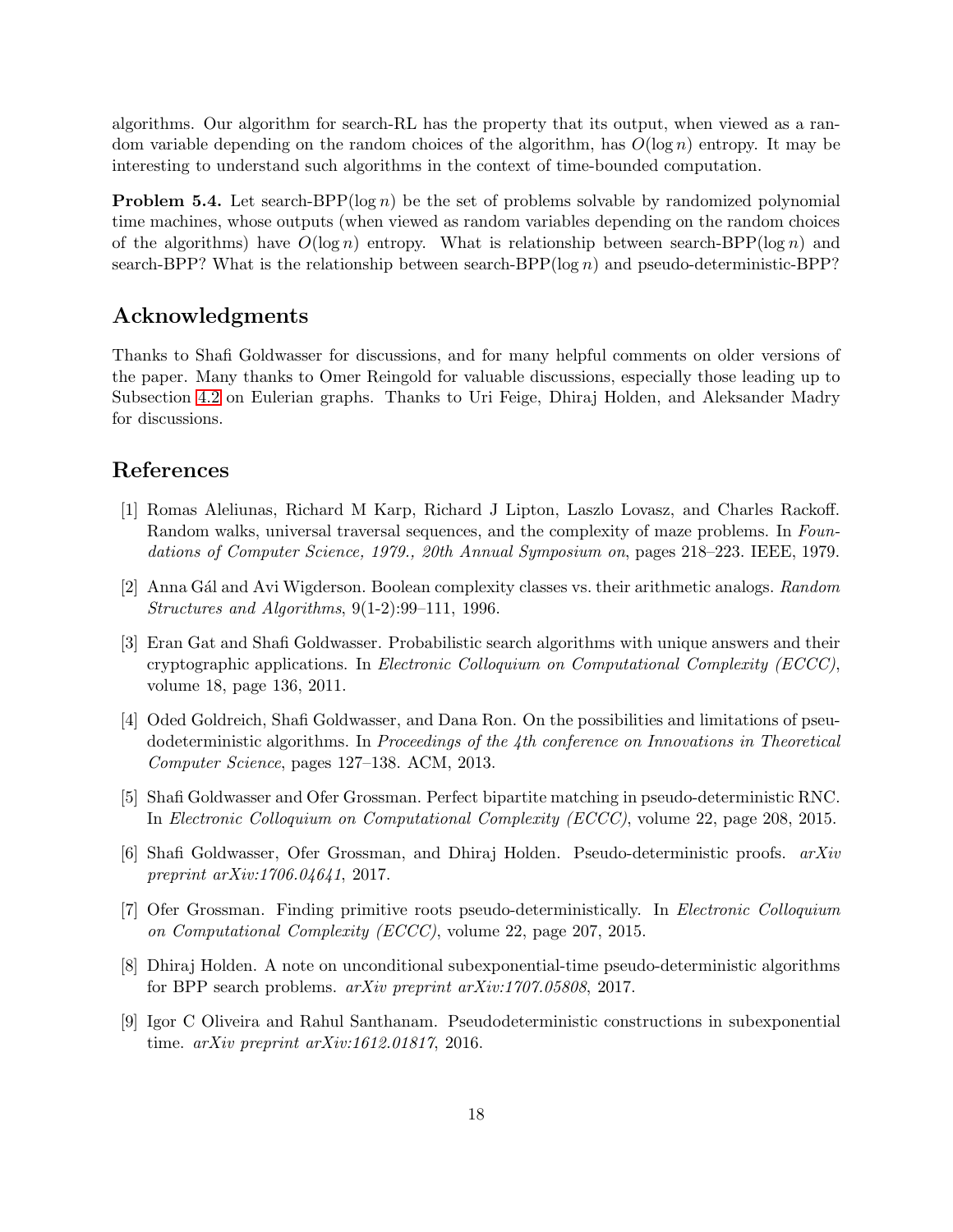- <span id="page-19-2"></span><span id="page-19-1"></span>[10] Omer Reingold. Undirected connectivity in log-space. *Journal of the ACM (JACM)*, 55(4):17, 2008.
- [11] Omer Reingold, Luca Trevisan, and Salil Vadhan. Pseudorandom walks on regular digraphs and the RL vs. L problem. In *Proceedings of the thirty-eighth annual ACM symposium on Theory of computing*, pages 457–466. ACM, 2006.
- <span id="page-19-3"></span><span id="page-19-0"></span>[12] Klaus Reinhardt and Eric Allender. Making nondeterminism unambiguous. *SIAM Journal on Computing*, 29(4):1118–1131, 2000.
- [13] Michael Saks and Shiyu Zhou.  $BPHSPACE(S) \subseteq DSPACE(S^{3/2})$ . *Journal of Computer and System Sciences*, 58(2):376–403, 1999.

### <span id="page-19-5"></span>A Testing Connectivity for Undirected and Eulerian graphs in RL

In this section, we prove Lemma [4.1,](#page-11-0) repeated below for convenience:

Lemma. *Given an undirected or Eulerian graph* G *and two vertices* s *and* t*, there exists a randomized algorithm running in time*  $\tilde{O}(mn)$  *that checks whether there exists a path from s to t, and succeeds with probability*  $1 - \frac{1}{n^{10}}$ .

*Proof.* We begin by showing that for an Eulerian graph G, if there is an edge from vertex u to vertex v, then there is also a path from vertex v to vertex u. Let  $V_v$  be the set of vertices reachable from v. Note that the number of edges incoming to  $V_v$  must be the same as the number of edges going out of  $V_v$ . However, by the definition of  $V_v$ , there cannot be edges leaving the set (if there is a an edge  $(v', u')$  where  $v' \in V_v$  and  $u' \notin V_v$ , then u' can be reached from v, and hence  $u' \in V_v$ , a contradiction). Hence, since there are no outgoing edges, there are also no incoming edges. Hence, since  $(u, v)$  has one endpoint in  $V_v$ , both endpoints must be in  $V_v$ , so  $u \in V_v$  is reachable from v.

Hence, in order to test reachability in Eulerian graphs, it is enough to test reachability in the undirected graph defined by making all edges of the Eulerian graph undirected. Hence, it suffices to prove the lemma for undirected graphs.

The expected number of steps needed to get to vertex  $t$  after starting a random walk at vertex s where there is a path from s to t is bounded by  $2mn$  [\[1\]](#page-18-8). By Markov's inequality, the probability that a random walk of length  $4mn$  starting at vertex s doesn't reach vertex t is at most  $\frac{1}{2}$ . Therefore, starting at vertex s and repeating  $O(\log n)$  random walks of length 4mn provides the result. It is easy to check that in our model, taking one step in a random walk takes time  $O(\log n)$ . □

### <span id="page-19-4"></span>B Short-Walk Find Path is complete for search-RL

In this section, we prove Lemma [2.7,](#page-4-1) which states that SHORT-WALK FIND PATH is complete for search-RL. We repeat the definition of SHORT-WALK FIND PATH below for convenience, and then we proceed to prove that it is complete for search-RL.

**Definition B.1** (SHORT-WALK FIND PATH). Let R be the search problem whose valid inputs are  $x = (G, s, t, 1<sup>k</sup>)$  where G is a directed graph, s and t are two vertices of G, and a random walk of length k from s reaches t with probability at least  $1-1/|x|$ . On such an x, a valid output is a path of length up to  $\text{poly}(k)$  from s to t.